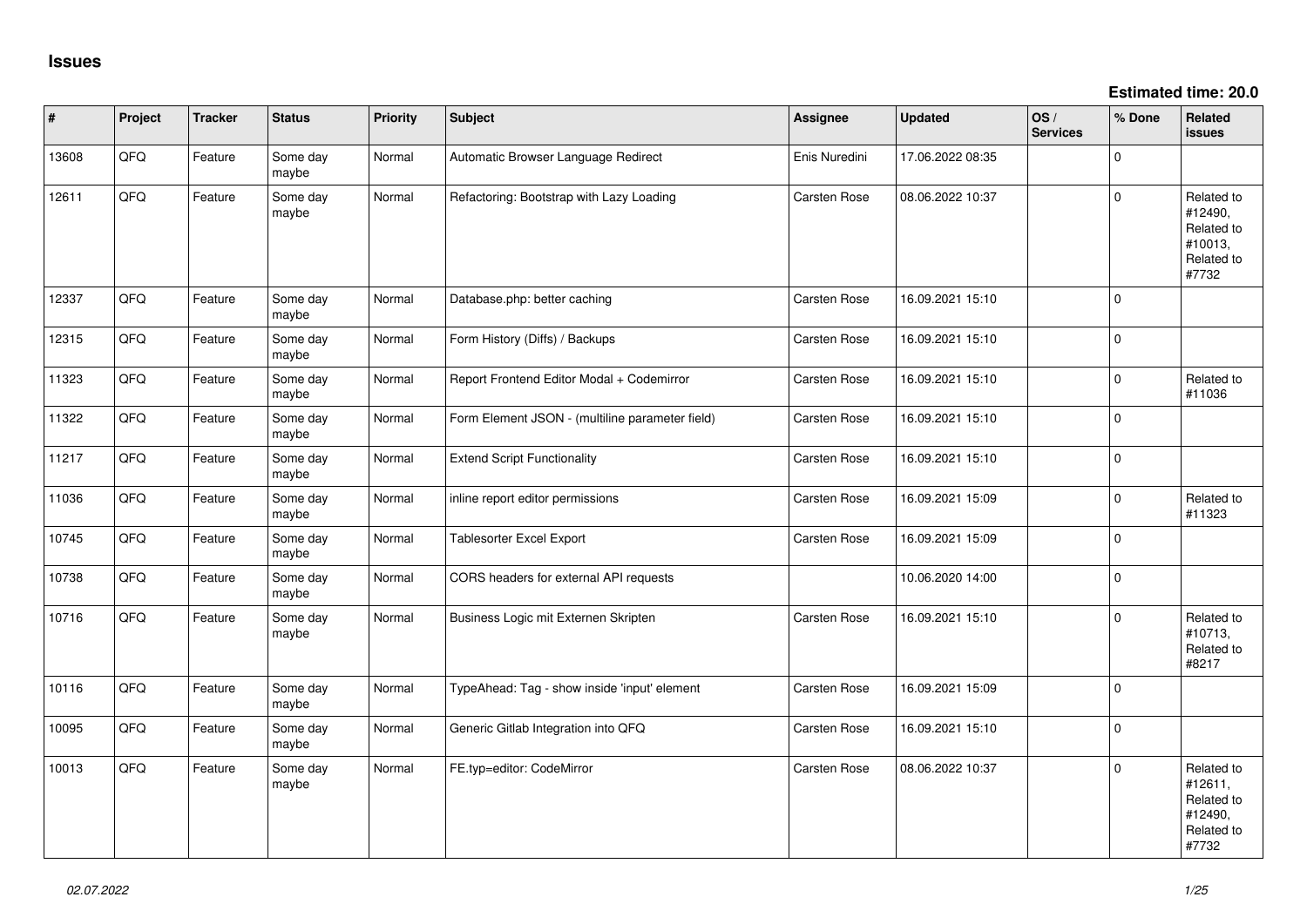| #    | Project | <b>Tracker</b> | <b>Status</b>     | <b>Priority</b> | <b>Subject</b>                                                           | Assignee            | <b>Updated</b>   | OS/<br><b>Services</b> | % Done      | Related<br>issues                                                      |
|------|---------|----------------|-------------------|-----------------|--------------------------------------------------------------------------|---------------------|------------------|------------------------|-------------|------------------------------------------------------------------------|
| 9704 | QFQ     | Feature        | Some day<br>maybe | Normal          | Thumbnails Generieren beim Splitten von PDF Files                        | Carsten Rose        | 11.12.2019 16:01 |                        | $\mathbf 0$ |                                                                        |
| 9669 | QFQ     | <b>Bug</b>     | Some day<br>maybe | Normal          | Checkbox / Template Group: radio/checkbox visible broken<br>after 'add'  | Carsten Rose        | 16.06.2021 13:47 |                        | $\mathbf 0$ | Related to<br>#8091                                                    |
| 9579 | QFQ     | Feature        | Some day<br>maybe | Normal          | Multiform with Process Row                                               | Carsten Rose        | 11.12.2019 16:01 |                        | $\mathbf 0$ |                                                                        |
| 9281 | QFQ     | <b>Bug</b>     | Some day<br>maybe | Normal          | Allow STRICT_TRANS_TABLES                                                | <b>Carsten Rose</b> | 02.01.2021 18:43 |                        | $\mathbf 0$ |                                                                        |
| 9130 | QFQ     | Feature        | Some day<br>maybe | Normal          | tablesorter: Automatic Row numbering / Zeilenummer                       | Benjamin Baer       | 01.02.2020 23:22 |                        | $\mathbf 0$ |                                                                        |
| 9126 | QFQ     | Bug            | Some day<br>maybe | Normal          | hidden Form elements are present in page source                          |                     | 02.01.2021 18:41 |                        | $\mathbf 0$ |                                                                        |
| 9024 | QFQ     | <b>Bug</b>     | Some day<br>maybe | Normal          | QFQ Einarbeitung                                                         |                     | 01.02.2020 15:56 |                        | $\mathbf 0$ |                                                                        |
| 9020 | QFQ     | <b>Bug</b>     | Some day<br>maybe | Normal          | radio mit buttonClass und dynamicUpdate lassen sich nicht<br>kombinieren |                     | 11.12.2019 16:01 |                        | $\mathbf 0$ |                                                                        |
| 8894 | QFQ     | Feature        | Some day<br>maybe | Normal          | Documentation Tags Usable in QFQ Application                             | Carsten Rose        | 11.12.2019 16:01 |                        | $\mathbf 0$ |                                                                        |
| 8892 | QFQ     | Feature        | Some day<br>maybe | Normal          | Display and Edit SQL Comments in Form Editor                             | Carsten Rose        | 11.12.2019 16:01 |                        | $\mathbf 0$ |                                                                        |
| 8586 | QFQ     | Feature        | Some day<br>maybe | Normal          | QFQ: Enhance Error message for 'record not found'                        | Carsten Rose        | 16.09.2021 15:10 |                        | $\mathbf 0$ |                                                                        |
| 8520 | QFQ     | Feature        | Some day<br>maybe | Normal          | Bring QFQ to Composer                                                    | <b>Carsten Rose</b> | 16.09.2021 15:10 |                        | $\mathbf 0$ |                                                                        |
| 8106 | QFQ     | <b>Bug</b>     | Some day<br>maybe | Normal          | Dynamic Update: Feld kann nicht auf empty zurückgesetzt<br>werden        | <b>Carsten Rose</b> | 11.12.2019 16:01 |                        | $\mathbf 0$ |                                                                        |
| 8101 | QFQ     | Feature        | Some day<br>maybe | Normal          | Password hash: support further hashing methods                           | Carsten Rose        | 16.09.2021 15:10 |                        | $\mathbf 0$ |                                                                        |
| 8056 | QFQ     | Feature        | Some day<br>maybe | Normal          | Termin Organisation (Reservation)                                        |                     | 01.02.2020 23:19 |                        | $\mathbf 0$ | Related to<br>#8658                                                    |
| 7921 | QFQ     | Feature        | Some day<br>maybe | Normal          | Rest API Export: URL kuerzer machen                                      |                     | 01.02.2020 23:19 |                        | l 0         |                                                                        |
| 7732 | QFQ     | Feature        | Some day<br>maybe | Normal          | Javascript: Lazy Loading der add on libs                                 | Benjamin Baer       | 08.06.2022 10:38 |                        | 0           | Related to<br>#12611,<br>Related to<br>#12490,<br>Related to<br>#10013 |
| 7456 | QFQ     | Bug            | Some day<br>maybe | Low             | Todos in Code: solve or make ticket                                      | Carsten Rose        | 16.09.2021 15:10 |                        | $\mathbf 0$ |                                                                        |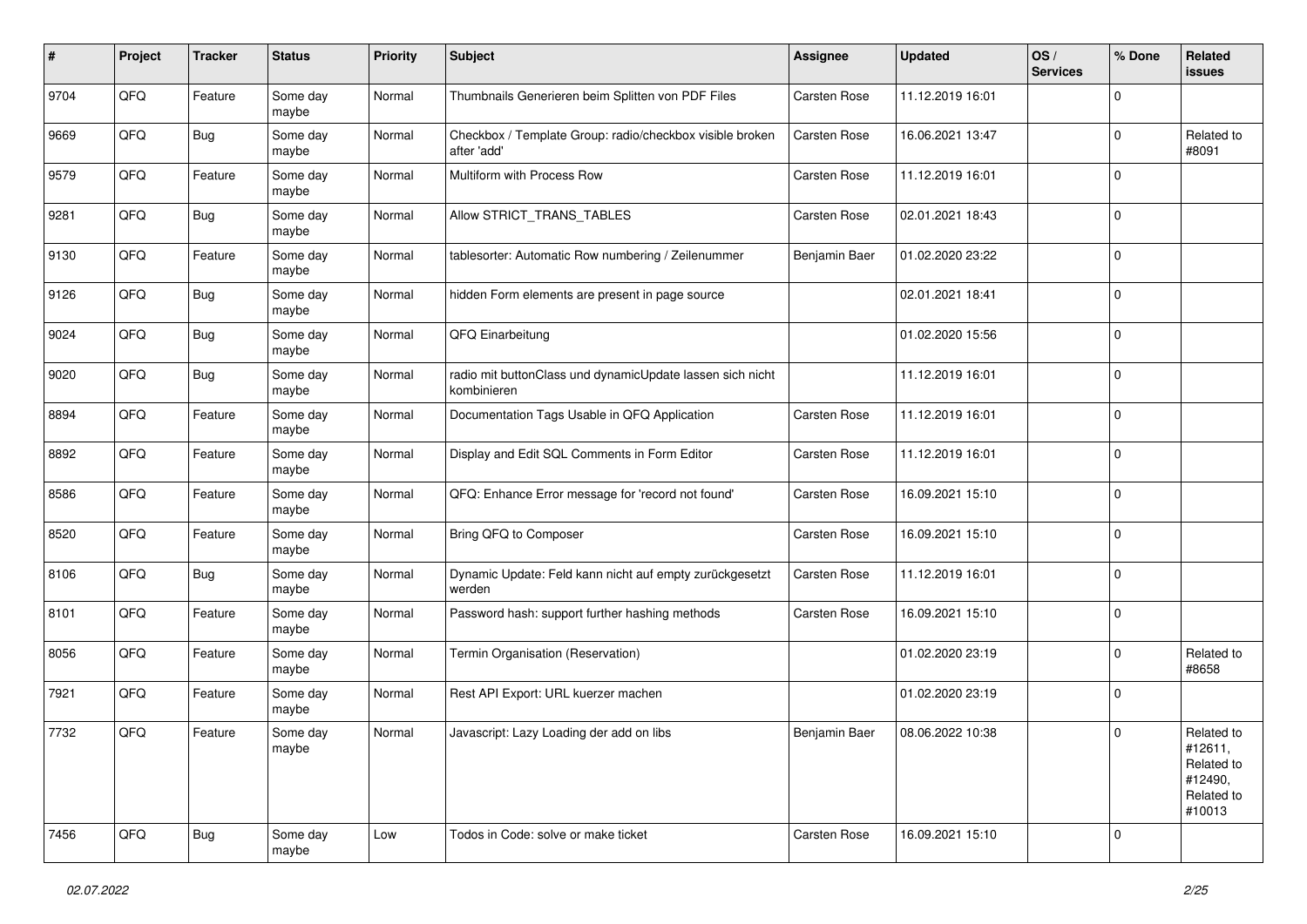| #    | Project | <b>Tracker</b> | <b>Status</b>     | <b>Priority</b> | <b>Subject</b>                                                                                 | Assignee            | <b>Updated</b>   | OS/<br><b>Services</b> | % Done       | Related<br><b>issues</b> |
|------|---------|----------------|-------------------|-----------------|------------------------------------------------------------------------------------------------|---------------------|------------------|------------------------|--------------|--------------------------|
| 7453 | QFQ     | Feature        | Some day<br>maybe | Normal          | import / export forms QFQ                                                                      | <b>Carsten Rose</b> | 16.09.2021 15:10 |                        | $\Omega$     |                          |
| 7452 | QFQ     | Feature        | Some day<br>maybe | Normal          | automate deployment new QFQ version                                                            | <b>Carsten Rose</b> | 16.09.2021 15:10 |                        | $\Omega$     |                          |
| 7402 | QFQ     | <b>Bug</b>     | Some day<br>maybe | Normal          | thumbnail cache: outdated picture when permission denied<br>and permission resolved.           |                     | 01.02.2020 23:20 |                        | $\mathbf 0$  |                          |
| 7336 | QFQ     | Feature        | Some day<br>maybe | Normal          | PDF Upload: disallow PDFs with specific Meta information                                       | Carsten Rose        | 11.12.2019 16:01 |                        | $\Omega$     |                          |
| 7281 | QFQ     | Bug            | Some day<br>maybe | Normal          | Subrecords: on large screen separator line too short                                           |                     | 01.02.2020 23:19 |                        | $\mathbf 0$  |                          |
| 7278 | QFQ     | Feature        | Some day<br>maybe | Normal          | Form: Wert vordefinieren der immer gesetzt wird                                                |                     | 02.05.2021 09:27 |                        | $\mathbf{0}$ |                          |
| 7229 | QFQ     | Feature        | Some day<br>maybe | Normal          | New FormElement.type: Button                                                                   |                     | 01.02.2021 12:32 |                        | $\Omega$     |                          |
| 7108 | QFQ     | Feature        | Some day<br>maybe | Normal          | QFQ Wrap Elements                                                                              |                     | 11.12.2019 16:01 |                        | $\Omega$     |                          |
| 7107 | QFQ     | Feature        | Some day<br>maybe | Normal          | Showcase Registration Tool: Anmeldung / Administration :<br>Liste Anmeldungen / Emaileinaldung | <b>Carsten Rose</b> | 11.12.2019 16:01 |                        | $\mathbf 0$  |                          |
| 7106 | QFQ     | Feature        | Some day<br>maybe | Normal          | Beispiel Nummerierung von Rows in Report                                                       |                     | 11.12.2019 16:01 |                        | $\mathbf 0$  |                          |
| 7105 | QFQ     | Feature        | Some day<br>maybe | Normal          | Beispiel wie man in einer zweiten Tabelle speichert.                                           |                     | 11.12.2019 16:01 |                        | $\Omega$     |                          |
| 7104 | QFQ     | Feature        | Some day<br>maybe | Normal          | Manual: hint about escaping if '\r' appears in mail body                                       |                     | 11.12.2019 16:01 |                        | $\mathbf 0$  |                          |
| 7101 | QFQ     | <b>Bug</b>     | Some day<br>maybe | Normal          | form' in SIP and 'report' - breaks                                                             |                     | 01.02.2020 23:20 |                        | $\mathbf 0$  |                          |
| 7100 | QFQ     | Feature        | Some day<br>maybe | Normal          | Download: log access, max downloads, time limit                                                |                     | 01.02.2020 23:19 |                        | $\Omega$     |                          |
| 6992 | QFQ     | Feature        | Some day<br>maybe | Normal          | DB exception: Syntax Highlight                                                                 |                     | 11.12.2019 16:01 |                        | $\Omega$     | Related to<br>#5450      |
| 6972 | QFQ     | Feature        | Some day<br>maybe | Normal          | Fabric Clipboard / cross browser tab                                                           | Benjamin Baer       | 01.02.2020 23:21 |                        | $\Omega$     |                          |
| 6970 | QFQ     | Feature        | Some day<br>maybe | Normal          | tablesorter: default fuer 'sortReset' aendern von 'Ctrl' zu 'Alt'                              | Benjamin Baer       | 01.02.2020 23:21 |                        | $\Omega$     |                          |
| 6715 | QFQ     | Feature        | Some day<br>maybe | Normal          | Code-Refactoring: dbArray vereinheitlichen                                                     | Carsten Rose        | 11.12.2019 16:02 |                        | $\Omega$     |                          |
| 6704 | QFQ     | Feature        | Some day<br>maybe | Normal          | Upload Mode: Bilder in Notizen rechts sollen aktuellen<br>Upload repräsentieren.               |                     | 01.02.2020 23:19 |                        | $\Omega$     | Related to<br>#3264      |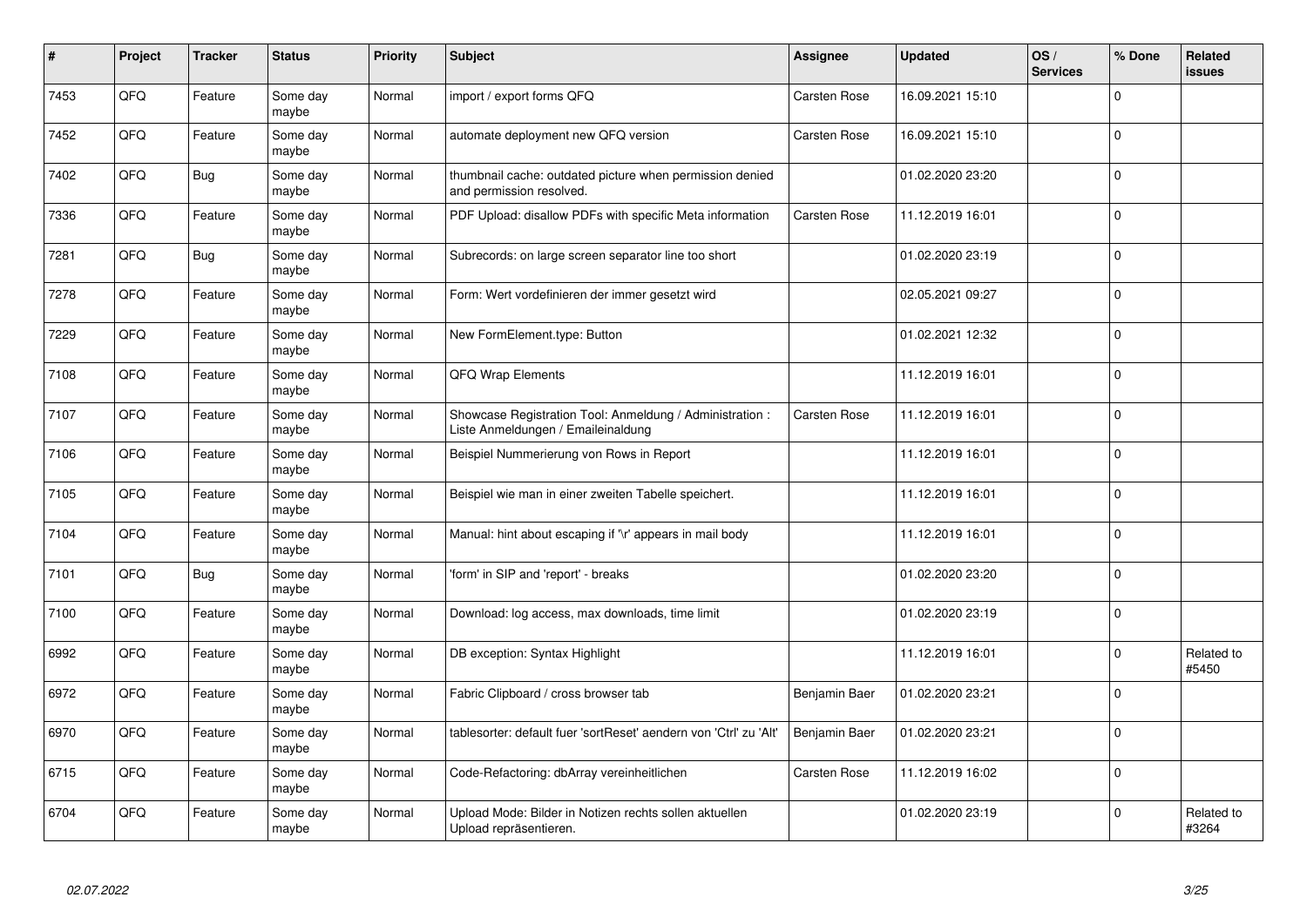| #    | Project | <b>Tracker</b> | <b>Status</b>     | <b>Priority</b> | <b>Subject</b>                                                                    | Assignee            | <b>Updated</b>   | OS/<br><b>Services</b> | % Done       | Related<br>issues   |
|------|---------|----------------|-------------------|-----------------|-----------------------------------------------------------------------------------|---------------------|------------------|------------------------|--------------|---------------------|
| 6515 | QFQ     | Feature        | Some day<br>maybe | Normal          | Formular: Felder dynamisch ein/ausblenden                                         |                     | 11.12.2019 16:02 |                        | $\Omega$     |                     |
| 6299 | QFQ     | Feature        | Some day<br>maybe | Normal          | Attack detection: log table with invalid SIP access                               |                     | 11.12.2019 16:02 |                        | $\mathbf{0}$ | Related to<br>#3947 |
| 6288 | QFQ     | Feature        | Some day<br>maybe | Normal          | Best Practice: Erklaeren wie man ein Formular ganz in<br>'weiss' erstellen kann   |                     | 11.12.2019 16:02 |                        | $\Omega$     |                     |
| 6084 | QFQ     | Feature        | Some day<br>maybe | Normal          | New escape type: 'D' - convert date                                               |                     | 01.02.2020 23:19 |                        | $\Omega$     |                     |
| 6083 | QFQ     | Feature        | Some day<br>maybe | Normal          | Dynamic Update: Value Check via SQL                                               |                     | 11.12.2019 16:02 |                        | l 0          |                     |
| 5991 | QFQ     | <b>Bug</b>     | Some day<br>maybe | Normal          | URLs with ' ' or long parameter are problematic                                   | <b>Carsten Rose</b> | 01.02.2020 23:19 |                        | $\Omega$     |                     |
| 5983 | QFQ     | Feature        | Some day<br>maybe | Normal          | Form Submit (save & update): normalize date/-time FE                              | Carsten Rose        | 01.02.2020 23:19 |                        | $\Omega$     |                     |
| 5923 | QFQ     | Feature        | Some day<br>maybe | Normal          | fillStoreSystemBySqlLate                                                          |                     | 01.02.2020 23:19 |                        | $\Omega$     |                     |
| 5895 | QFQ     | Feature        | Some day<br>maybe | Normal          | Tutorial: List of all QFQ Features                                                |                     | 01.02.2020 23:19 |                        | $\Omega$     |                     |
| 5893 | QFQ     | Feature        | Some day<br>maybe | Normal          | Edit on double-click                                                              |                     | 01.02.2020 23:19 |                        | $\mathbf 0$  | Related to<br>#5894 |
| 5892 | QFQ     | Feature        | Some day<br>maybe | Normal          | QFQ should use T3 API to manipulate FE GROUP<br>membership                        |                     | 01.02.2020 23:20 |                        | $\Omega$     |                     |
| 5877 | QFQ     | <b>Bug</b>     | Some day<br>maybe | Normal          | FE.type=note:bsColumn strange behaviour                                           |                     | 01.02.2020 23:19 |                        | $\mathbf 0$  |                     |
| 5852 | QFQ     | Feature        | Some day<br>maybe | Normal          | Logging: mail.log / sql.log - im FE anzeigen und via AJAX<br>aktualisieren        | <b>Carsten Rose</b> | 01.02.2020 23:19 |                        | $\mathbf 0$  | Related to<br>#5885 |
| 5851 | QFQ     | Feature        | Some day<br>maybe | Normal          | Queue System implementieren: MQTT, RabbitMQ                                       |                     | 01.02.2020 23:20 |                        | $\mathbf 0$  | Related to<br>#5715 |
| 5850 | QFQ     | Feature        | Some day<br>maybe | Normal          | Deployment: In QFQ Doc best practice fuer zeitgemaesses<br>Deployment beschreiben |                     | 01.02.2020 23:20 |                        | $\Omega$     |                     |
| 5805 | QFQ     | Feature        | Some day<br>maybe | Normal          | TypeAHead SQL value instead of key stored                                         |                     | 01.02.2020 23:19 |                        | $\Omega$     | Related to<br>#5444 |
| 5783 | QFQ     | Feature        | Some day<br>maybe | Normal          | <b>BPMN View/Edit</b>                                                             |                     | 11.12.2019 16:02 |                        | $\Omega$     |                     |
| 5768 | QFQ     | <b>Bug</b>     | Some day<br>maybe | Normal          | {{pageLanguage:T}}' missing if QFQ is called via api                              | Carsten Rose        | 01.02.2020 23:19 |                        | $\Omega$     |                     |
| 5706 | QFQ     | <b>Bug</b>     | Some day<br>maybe | Normal          | upload: fileDestination needs to be sanatized                                     | <b>Carsten Rose</b> | 01.02.2020 23:19 |                        | $\Omega$     |                     |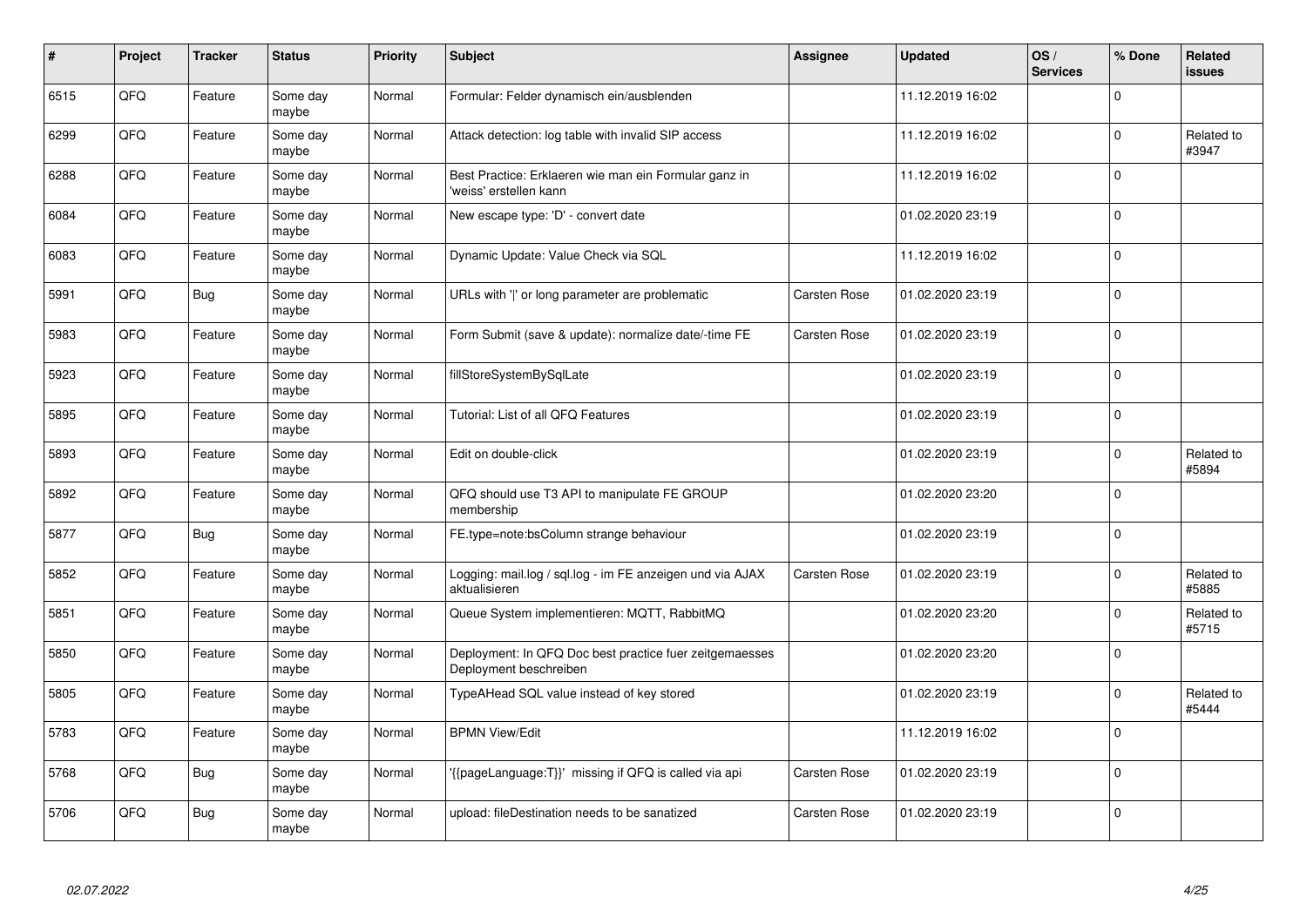| #    | Project | <b>Tracker</b> | <b>Status</b>     | <b>Priority</b> | <b>Subject</b>                                                                                                       | Assignee            | <b>Updated</b>   | OS/<br><b>Services</b> | % Done       | Related<br><b>issues</b>                    |
|------|---------|----------------|-------------------|-----------------|----------------------------------------------------------------------------------------------------------------------|---------------------|------------------|------------------------|--------------|---------------------------------------------|
| 5665 | QFQ     | Feature        | Some day<br>maybe | Normal          | Versuch das '{{!' nicht mehr noetig ist.                                                                             | Carsten Rose        | 01.02.2020 23:20 |                        | <sup>0</sup> | Related to<br>#7432,<br>Related to<br>#7434 |
| 5579 | QFQ     | Feature        | Some day<br>maybe | Normal          | Enhance Doc / Presentation: variable type 'link column type'                                                         | Carsten Rose        | 01.02.2020 23:19 |                        | $\mathbf{0}$ |                                             |
| 5557 | QFQ     | <b>Bug</b>     | Some day<br>maybe | Normal          | Form load: STORE_RECORD filled, but should be empty                                                                  | Carsten Rose        | 01.02.2020 23:19 |                        | $\mathbf 0$  |                                             |
| 5548 | QFQ     | Feature        | Some day<br>maybe | Normal          | 801 Textfiles/Scriptfiles als Thumbnail                                                                              | <b>Carsten Rose</b> | 07.03.2022 16:26 |                        | $\mathbf 0$  |                                             |
| 5480 | QFQ     | Feature        | Some day<br>maybe | Normal          | QFQ: Dokumentation mit Screenshots versehen                                                                          | Carsten Rose        | 01.02.2020 23:20 |                        | $\Omega$     | Related to<br>#9879                         |
| 5455 | QFQ     | Feature        | Some day<br>maybe | Normal          | Mail Redirects grld abhaengig                                                                                        |                     | 01.02.2020 23:20 |                        | $\mathbf 0$  |                                             |
| 5452 | QFQ     | Feature        | Some day<br>maybe | Normal          | Thumbnails from PDF: bad quality                                                                                     |                     | 01.02.2020 23:20 |                        | $\mathbf 0$  |                                             |
| 5428 | QFQ     | Feature        | Some day<br>maybe | Normal          | secure thumbnail: late render on access.                                                                             | Carsten Rose        | 01.02.2020 23:20 |                        | $\mathbf 0$  |                                             |
| 5389 | QFQ     | Feature        | Some day<br>maybe | Normal          | QFQ Design: Multline label / note                                                                                    | Benjamin Baer       | 01.02.2020 23:19 |                        | $\Omega$     |                                             |
| 5342 | QFQ     | Feature        | Some day<br>maybe | Normal          | link - with HTML Attributes                                                                                          |                     | 01.02.2020 23:20 |                        | $\mathbf 0$  | Related to<br>#14077                        |
| 5160 | QFQ     | Feature        | Some day<br>maybe | Normal          | QFQ collaborative / together.js, ShareJS, y-js, collaborative,                                                       |                     | 11.12.2019 16:02 |                        | l 0          |                                             |
| 5132 | QFQ     | Feature        | Some day<br>maybe | Normal          | Error Message sendmail missing attachment: more details                                                              | <b>Carsten Rose</b> | 01.02.2020 23:19 |                        | $\mathbf 0$  |                                             |
| 5129 | QFQ     | Feature        | Some day<br>maybe | Normal          | Reports: SQL fuer x Achse und y Achse                                                                                |                     | 11.12.2019 16:02 |                        | $\mathbf 0$  |                                             |
| 5024 | QFQ     | Feature        | Some day<br>maybe | Normal          | Fabric: Generate PDF with edits                                                                                      | Benjamin Baer       | 01.02.2020 23:20 |                        | $\Omega$     | Related to<br>#10704                        |
| 5021 | QFQ     | <b>Bug</b>     | Some day<br>maybe | Normal          | FE.typ=extra - during save displays error 'datum2' already<br>filled in STORE_SIP - the value is stored nevertheless | Carsten Rose        | 01.02.2020 23:19 |                        | $\mathbf 0$  | Related to<br>#3875                         |
| 4974 | QFQ     | Feature        | Some day<br>maybe | Normal          | Long polling - inform all listening clients of changes                                                               |                     | 11.12.2019 16:02 |                        | $\mathbf{0}$ |                                             |
| 4956 | QFQ     | Feature        | Some day<br>maybe | Normal          | Sendmail: Benutzerdefinierte Headers                                                                                 | Carsten Rose        | 11.12.2019 16:02 |                        | $\mathbf 0$  |                                             |
| 4872 | QFQ     | Feature        | Some day<br>maybe | Normal          | Fields of Typo3 page available in STORE_TYPO3                                                                        | Carsten Rose        | 01.02.2020 23:19 |                        | 0            |                                             |
| 4869 | QFQ     | Feature        | Some day<br>maybe | Normal          | Dynamic Update (show, hide, readonly?, required?) for<br><b>Template Group Elements</b>                              | Carsten Rose        | 01.02.2020 23:19 |                        | $\mathbf 0$  | Related to<br>#4865                         |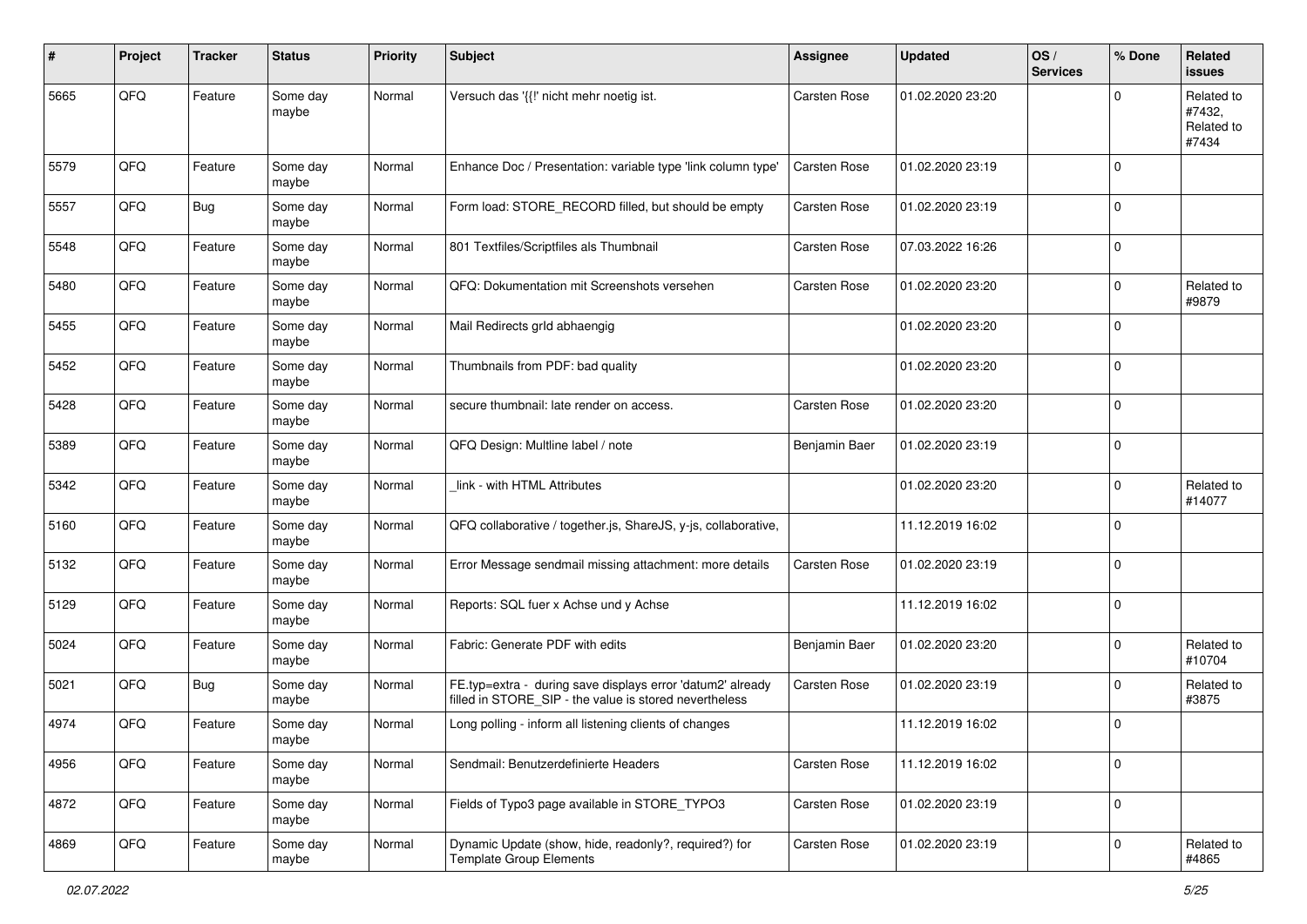| #    | Project        | <b>Tracker</b> | <b>Status</b>     | <b>Priority</b> | Subject                                                                                                                                                       | <b>Assignee</b>     | <b>Updated</b>   | OS/<br><b>Services</b> | % Done       | Related<br><b>issues</b>                       |
|------|----------------|----------------|-------------------|-----------------|---------------------------------------------------------------------------------------------------------------------------------------------------------------|---------------------|------------------|------------------------|--------------|------------------------------------------------|
| 4839 | QFQ            | Feature        | Some day<br>maybe | Normal          | qfq-handle in <head> Abschnitt</head>                                                                                                                         | Carsten Rose        | 11.12.2019 16:02 |                        | <sup>0</sup> |                                                |
| 4816 | QFQ            | Feature        | Some day<br>maybe | Normal          | Templates for QFQ Reports (Tables, Radios, )                                                                                                                  |                     | 01.02.2020 23:20 |                        | $\mathbf 0$  |                                                |
| 4771 | QFQ            | Bug            | Some day<br>maybe | Normal          | qfq: select-down-values empty after save (edit-form for<br>program administrators)                                                                            | <b>Carsten Rose</b> | 01.02.2020 23:20 |                        | <sup>0</sup> | Related to<br>#4549, Has<br>duplicate<br>#4282 |
| 4757 | QFQ            | Feature        | Some day<br>maybe | Normal          | Test subrecord: download links ok? Links ok?                                                                                                                  | <b>Carsten Rose</b> | 01.02.2020 23:20 |                        | $\Omega$     |                                                |
| 4719 | QFQ            | Feature        | Some day<br>maybe | Normal          | Custom Message in Client in case of 'Browser tab close,<br>modification will be lost'                                                                         |                     | 01.02.2020 23:20 |                        | $\Omega$     |                                                |
| 4659 | QFQ            | Bug            | Some day<br>maybe | Normal          | infoButtonExtra                                                                                                                                               | <b>Carsten Rose</b> | 01.02.2020 23:20 |                        | $\Omega$     |                                                |
| 4652 | QFQ            | Feature        | Some day<br>maybe | Normal          | UZH CD: Weiterleitung auf benutzerdefinierte 403/404 Seite                                                                                                    | <b>Carsten Rose</b> | 01.02.2020 23:20 |                        | $\Omega$     |                                                |
| 4651 | QFQ            | Bug            | Some day<br>maybe | Normal          | "Loading document" Modal wird angezeigt bei uzhcd type=2<br>Ansicht                                                                                           | <b>Carsten Rose</b> | 01.02.2020 23:20 |                        | $\Omega$     |                                                |
| 4650 | QFQ            | Feature        | Some day<br>maybe | Normal          | Convert html to doc/rtf                                                                                                                                       | <b>Carsten Rose</b> | 01.02.2020 23:20 |                        | 0            | Related to<br>#10704                           |
| 4640 | QFQ            | Feature        | Some day<br>maybe | Normal          | Rename System Forms                                                                                                                                           |                     | 01.02.2020 23:20 |                        | $\Omega$     |                                                |
| 4627 | QFQ            | Feature        | Some day<br>maybe | Normal          | dbupdate: all tables - check 'create', 'modified' if it is possible<br>to change to default 'CURRENT_TIMESTAMP' and modified<br>'ON UPDATE CURRENT_TIMESTAMP' |                     | 01.02.2020 23:20 |                        | 0            |                                                |
| 4626 | QFQ            | Feature        | Some day<br>maybe | Normal          | Mobile View: 'classBody=qfq-form-right' makes no sense                                                                                                        |                     | 01.02.2020 23:20 |                        | $\mathbf 0$  |                                                |
| 4606 | QFQ            | Feature        | Some day<br>maybe | Normal          | link: qualifier to render bootstrap button                                                                                                                    | <b>Carsten Rose</b> | 01.02.2020 23:19 |                        | 0            |                                                |
| 4583 | QFQ            | <b>Bug</b>     | Some day<br>maybe | Normal          | Dynamic Update bei TypeAhead Feldern                                                                                                                          | Carsten Rose        | 01.02.2020 23:19 |                        | $\Omega$     |                                                |
| 4551 | QFQ            | Feature        | Some day<br>maybe | Normal          | Set 'pills' via dynamicUpdate to show/hide/disabled                                                                                                           |                     | 01.02.2020 23:20 |                        | $\mathbf 0$  | Related to<br>#3752                            |
| 4549 | $\mathsf{QFQ}$ | <b>Bug</b>     | Some day<br>maybe | Normal          | TemplateGroups: FE.type SELECT loose selected value<br>after save                                                                                             | Carsten Rose        | 01.02.2020 23:20 |                        | $\mathbf 0$  | Related to<br>#4548.<br>Related to<br>#4771    |
| 4546 | QFQ            | <b>Bug</b>     | Some day<br>maybe | Normal          | NH: SIP storage is destroyed                                                                                                                                  |                     | 01.02.2020 23:20 |                        | $\mathbf 0$  |                                                |
| 4536 | QFG            | Feature        | Some day<br>maybe | Normal          | FE upload: problem with delete if mutliple uploads an<br>FE.name="                                                                                            |                     | 01.02.2020 23:20 |                        | 0            |                                                |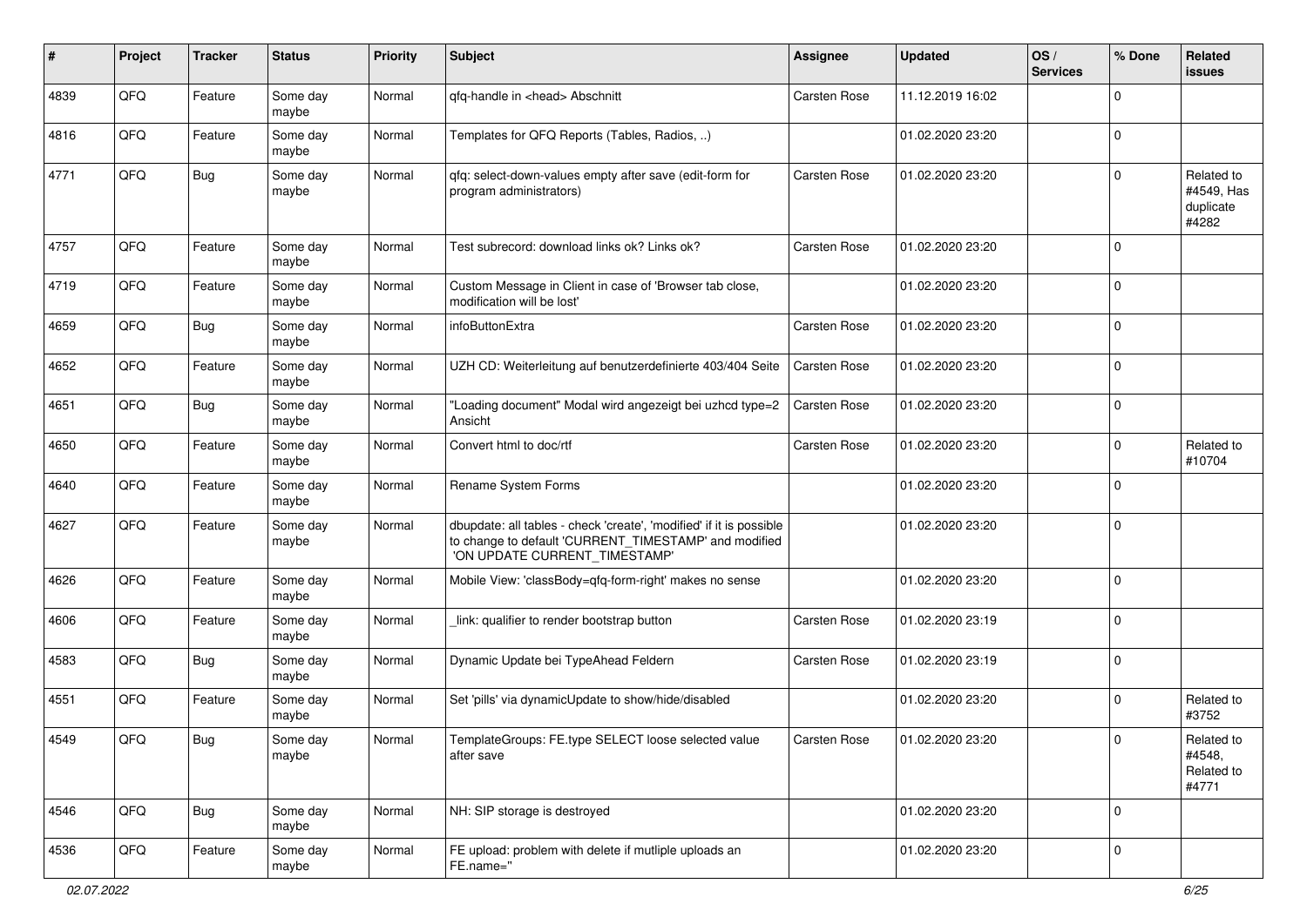| #    | Project | <b>Tracker</b> | <b>Status</b>     | <b>Priority</b> | <b>Subject</b>                                                                                                                                           | <b>Assignee</b>     | <b>Updated</b>   | OS/<br><b>Services</b> | % Done      | Related<br><b>issues</b>                    |
|------|---------|----------------|-------------------|-----------------|----------------------------------------------------------------------------------------------------------------------------------------------------------|---------------------|------------------|------------------------|-------------|---------------------------------------------|
| 4528 | QFQ     | <b>Bug</b>     | Some day<br>maybe | Normal          | extraButtonLock mit SQLAhead Bug                                                                                                                         | Carsten Rose        | 01.02.2020 23:19 |                        | $\Omega$    |                                             |
| 4454 | QFQ     | Bug            | Some day<br>maybe | Normal          | Required Elements: multiple elements in a row - whole row<br>marked if only one input is empty.                                                          | Benjamin Baer       | 01.02.2020 23:20 |                        | 0           |                                             |
| 4446 | QFQ     | Feature        | Some day<br>maybe | Normal          | New FE get same feldContainerId as last modifed FE                                                                                                       |                     | 01.02.2020 23:20 |                        | $\Omega$    |                                             |
| 4445 | QFQ     | Feature        | Some day<br>maybe | Normal          | template group: Option to simulate fieldset                                                                                                              |                     | 28.06.2021 14:11 |                        | $\mathbf 0$ |                                             |
| 4444 | QFQ     | Feature        | Some day<br>maybe | Normal          | FE.type=upload: detect mime type                                                                                                                         |                     | 11.12.2019 16:02 |                        | $\mathbf 0$ | Related to<br>#4303                         |
| 4443 | QFQ     | Feature        | Some day<br>maybe | Normal          | Form: multiple secondary tables                                                                                                                          |                     | 01.02.2020 23:20 |                        | $\Omega$    |                                             |
| 4442 | QFQ     | Feature        | Some day<br>maybe | Normal          | Special Column Name: _link - new symbol G (Glyph) to<br>choose any available symbol                                                                      |                     | 11.12.2019 16:02 |                        | $\Omega$    |                                             |
| 4441 | QFQ     | <b>Bug</b>     | Some day<br>maybe | Normal          | \$ SERVER Vars sollten nur aus dem Store genommen<br>werden - Code entsprechend anpassen.                                                                |                     | 11.12.2019 16:02 |                        | $\mathbf 0$ |                                             |
| 4440 | QFQ     | Feature        | Some day<br>maybe | Normal          | Manual.rst: explain how to. expand PHP Session to 4h                                                                                                     |                     | 11.12.2019 16:02 |                        | 0           |                                             |
| 4439 | QFQ     | Feature        | Some day<br>maybe | Normal          | Log: report all actions fired by an FE Element, incl. the<br>original directive (slaveld, sqllnsert, )                                                   |                     | 01.02.2020 23:20 |                        | $\Omega$    | Related to<br>#4432,<br>Related to<br>#5458 |
| 4435 | QFQ     | Feature        | Some day<br>maybe | Normal          | Report: striptags - specify allowed tags                                                                                                                 |                     | 01.02.2020 23:20 |                        | 0           |                                             |
| 4433 | QFQ     | Feature        | Some day<br>maybe | Normal          | Log when SIP will be destroyed by QFQ for any (security)<br>reason                                                                                       |                     | 01.02.2020 23:20 |                        | $\Omega$    | Related to<br>#4432,<br>Related to<br>#5458 |
| 4420 | QFQ     | Feature        | Some day<br>maybe | Normal          | Client: Local Storage - store the changes of a form, local in<br>the browser.                                                                            | Benjamin Baer       | 11.12.2019 16:02 |                        | $\mathbf 0$ |                                             |
| 4398 | QFQ     | <b>Bug</b>     | Some day<br>maybe | Normal          | Typeahead: mouse click in a prefilled input opens a single<br>item dropdown with the current value - click on it seems to<br>set the value, not the key. | Benjamin Baer       | 01.02.2020 23:20 |                        | $\mathbf 0$ | Related to<br>#4457                         |
| 4365 | QFQ     | Feature        | Some day<br>maybe | Normal          | Multi Language: new way of config                                                                                                                        | <b>Carsten Rose</b> | 01.02.2020 23:20 |                        | 0           |                                             |
| 4349 | QFO     | Feature        | Some day<br>maybe | Normal          | link download: downloaded external URL to<br>deliver/concatenate - check mimetipe and handle it correctly                                                | Carsten Rose        | 11.12.2019 16:02 |                        | $\mathbf 0$ |                                             |
| 4343 | QFQ     | Feature        | Some day<br>maybe | Normal          | Link: Classifier to add 'attributes'                                                                                                                     | Carsten Rose        | 01.02.2020 23:20 |                        | $\mathbf 0$ | Related to<br>#14077                        |
| 4330 | QFO     | Feature        | Some day<br>maybe | Normal          | Error Message: report missing {{ / }} in sqlUpdate, sqlInsert,<br>sqlDelete, sqlAfter, sqlBefore in FE action elements.                                  | <b>Carsten Rose</b> | 01.02.2020 23:20 |                        | 0           |                                             |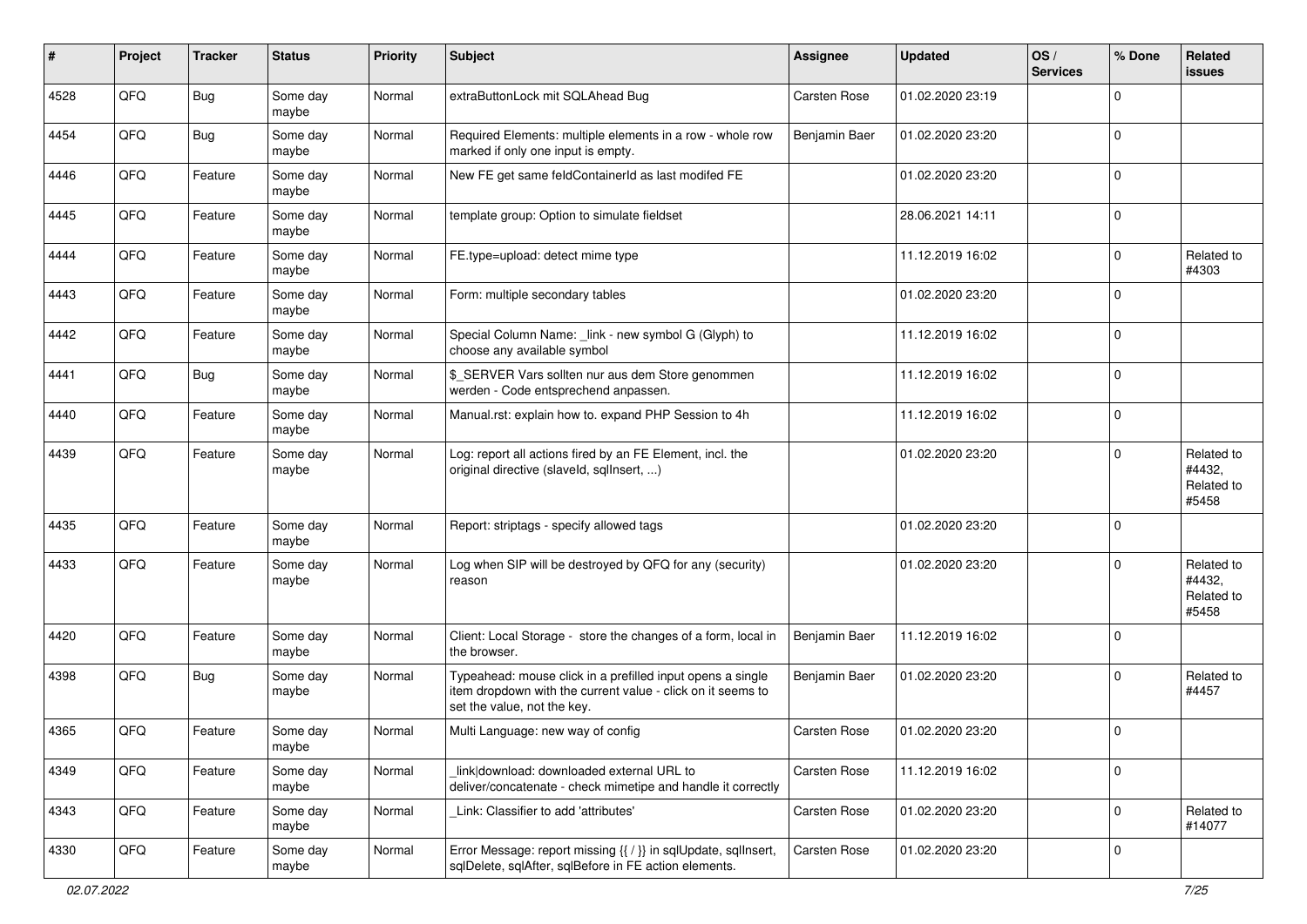| ∦    | Project | <b>Tracker</b> | <b>Status</b>     | <b>Priority</b> | Subject                                                                                                                        | <b>Assignee</b>     | <b>Updated</b>   | OS/<br><b>Services</b> | % Done      | Related<br>issues                           |
|------|---------|----------------|-------------------|-----------------|--------------------------------------------------------------------------------------------------------------------------------|---------------------|------------------|------------------------|-------------|---------------------------------------------|
| 4328 | QFQ     | Bug            | Some day<br>maybe | Normal          | Error Message: Show FE name/number on problems in FE                                                                           | Carsten Rose        | 01.02.2020 23:20 |                        | $\mathbf 0$ |                                             |
| 4293 | QFQ     | Bug            | Some day<br>maybe | Normal          | Download broken if token 'd:' is missing - but no error<br>message                                                             | <b>Carsten Rose</b> | 11.12.2019 16:03 |                        | $\mathbf 0$ | Related to<br>#7514                         |
| 4279 | QFQ     | Bug            | Some day<br>maybe | High            | config.linkVars lost                                                                                                           | Carsten Rose        | 03.05.2021 21:14 |                        | $\mathbf 0$ |                                             |
| 4259 | QFQ     | Feature        | Some day<br>maybe | Normal          | Instant trigger a cron job                                                                                                     | <b>Carsten Rose</b> | 11.12.2019 16:03 |                        | $\mathbf 0$ |                                             |
| 4258 | QFQ     | Feature        | Some day<br>maybe | High            | <b>System Defaults: Forms</b>                                                                                                  | <b>Carsten Rose</b> | 03.05.2021 21:14 |                        | $\mathbf 0$ |                                             |
| 4197 | QFQ     | Feature        | Some day<br>maybe | Normal          | Unit Test fuer JSON Stream von QuickFormQuery.php ><br>doForm()                                                                | <b>Carsten Rose</b> | 11.12.2019 16:03 |                        | $\mathbf 0$ |                                             |
| 4138 | QFQ     | <b>Bug</b>     | Some day<br>maybe | Normal          | style fehlt                                                                                                                    |                     | 11.12.2019 16:03 |                        | $\Omega$    |                                             |
| 4122 | QFQ     | <b>Bug</b>     | Some day<br>maybe | Normal          | file: Render Mode hat keinen Effekt                                                                                            |                     | 11.12.2019 16:03 |                        | $\mathbf 0$ |                                             |
| 4092 | QFQ     | <b>Bug</b>     | Some day<br>maybe | Normal          | 1) Logging verbessern wann welches FE warum ausgefuehrt   Carsten Rose<br>wird, 2) Documentation: Best Practice Template Group |                     | 01.02.2020 23:19 |                        | $\mathbf 0$ | Related to<br>#3504                         |
| 4027 | QFQ     | Feature        | Some day<br>maybe | Normal          | Missing: orange 'check' / 'bullet'                                                                                             |                     | 11.12.2019 16:03 |                        | $\mathbf 0$ |                                             |
| 4026 | QFQ     | Feature        | Some day<br>maybe | Normal          | sqlLog.sql: log number of FE.id                                                                                                | <b>Carsten Rose</b> | 11.12.2019 16:03 |                        | $\mathbf 0$ | Related to<br>#5458                         |
| 4008 | QFQ     | Bug            | Some day<br>maybe | Normal          | FormElemen.type=sendmail: wrong 'TO' if 'real<br>name <rea@mail.to>' is used</rea@mail.to>                                     | <b>Carsten Rose</b> | 11.12.2019 16:03 |                        | $\mathbf 0$ |                                             |
| 3991 | QFQ     | Feature        | Some day<br>maybe | Normal          | report: Columnname '_skipWrap' skips 'fbeg', 'fend'                                                                            | <b>Carsten Rose</b> | 11.12.2019 16:03 |                        | $\mathbf 0$ |                                             |
| 3990 | QFQ     | Feature        | Some day<br>maybe | High            | custom class definition: add space automatically                                                                               | Carsten Rose        | 03.05.2021 21:14 |                        | $\mathbf 0$ |                                             |
| 3967 | QFQ     | Feature        | Some day<br>maybe | High            | Report: Checkbox, Radio, Dropdown, Input welches ohne<br>Submit funktioniert - 'Inline-Form'                                   | <b>Carsten Rose</b> | 03.05.2021 21:14 |                        | $\mathbf 0$ |                                             |
| 3947 | QFQ     | Feature        | Some day<br>maybe | Normal          | Attack detectect: logout current user                                                                                          | <b>Carsten Rose</b> | 11.12.2019 16:03 |                        | $\mathbf 0$ | Related to<br>#5458,<br>Related to<br>#6299 |
| 3942 | QFQ     | Feature        | Some day<br>maybe | Normal          | Action Elemente: neu generierte IDs via FE weitergeben                                                                         | Carsten Rose        | 11.12.2019 16:03 |                        | $\mathbf 0$ | Related to<br>#3941                         |
| 3941 | QFQ     | Feature        | Some day<br>maybe | Normal          | sqlAfter: es sollten mehrere moeglich sein                                                                                     | Carsten Rose        | 11.12.2019 16:03 |                        | $\mathbf 0$ | Related to<br>#3942                         |
| 3905 | QFQ     | Feature        | Some day<br>maybe | Normal          | Documentation: Best Practice anhand eines Online<br>Bewerbungstools                                                            | Carsten Rose        | 11.12.2019 16:03 |                        | $\mathbf 0$ |                                             |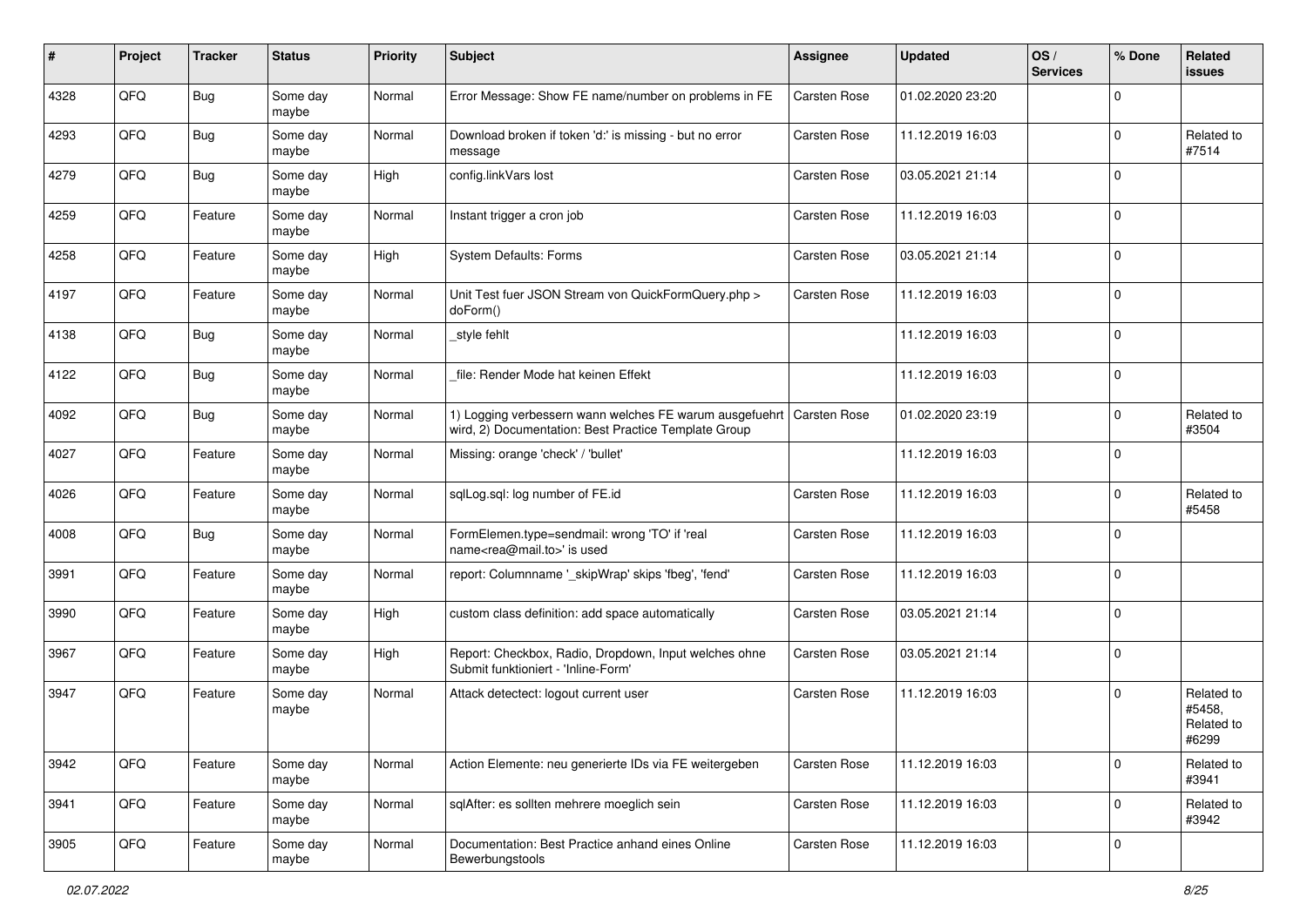| #    | Project | <b>Tracker</b> | <b>Status</b>     | <b>Priority</b> | <b>Subject</b>                                                                                                                                           | Assignee            | <b>Updated</b>   | OS/<br><b>Services</b> | % Done      | Related<br>issues    |
|------|---------|----------------|-------------------|-----------------|----------------------------------------------------------------------------------------------------------------------------------------------------------|---------------------|------------------|------------------------|-------------|----------------------|
| 3900 | QFQ     | Feature        | Some day<br>maybe | Normal          | Extend documentation of 'Copy / Paste'                                                                                                                   | <b>Carsten Rose</b> | 11.12.2019 16:03 |                        | $\mathbf 0$ | Related to<br>#3899  |
| 3895 | QFQ     | <b>Bug</b>     | Some dav<br>maybe | Normal          | typeahead pedantic: on lehrkredit Idap webpass - if only one<br>person is in dropdown, such person can't be selected                                     | <b>Carsten Rose</b> | 11.12.2019 16:03 |                        | $\Omega$    |                      |
| 3882 | QFQ     | <b>Bug</b>     | Some day<br>maybe | Normal          | templateGroup: disable 'add' if limit is reached - funktioniert<br>nicht wenn bereits records existierten                                                | Carsten Rose        | 11.12.2019 16:03 |                        | $\Omega$    |                      |
| 3880 | QFQ     | Feature        | Some day<br>maybe | Normal          | Form 'Form': anlegen einer Tabelle                                                                                                                       |                     | 14.01.2021 10:12 |                        | $\Omega$    |                      |
| 3879 | QFQ     | Feature        | Some day<br>maybe | Normal          | Form 'FormElement': Beim Feld 'name' rechts in der Notiz<br>einen Link einblenden - a) aktuelle Definition anzeigen, b)<br>Spalte in der Tabelle anlegen |                     | 11.12.2019 16:03 |                        | $\Omega$    |                      |
| 3878 | QFQ     | Feature        | Some day<br>maybe | Normal          | Form 'FormElement': Spalte 'name' typeAhead mit<br>Spaltennamen der Primarytable.                                                                        |                     | 11.12.2019 16:03 |                        | $\Omega$    |                      |
| 3877 | QFQ     | Feature        | Some dav<br>maybe | Normal          | FormEditor: die Felder die aktuell nicht gebraucht werden<br>nur auf readonly/disabled setzen (nicht ausblenden > das<br>irritiert.                      | <b>Carsten Rose</b> | 11.12.2019 16:03 |                        | $\Omega$    |                      |
| 3848 | QFQ     | Feature        | Some day<br>maybe | High            | Antivirus check fuer Upload files in qfq?                                                                                                                | Carsten Rose        | 03.05.2021 21:14 |                        | $\mathbf 0$ | Related to<br>#4131  |
| 3811 | QFQ     | Bug            | Some day<br>maybe | Normal          | Dynamic Update: extraButtonInfo - Text aktualisieren                                                                                                     | <b>Carsten Rose</b> | 11.12.2019 16:03 |                        | $\Omega$    | Related to<br>#11517 |
| 3750 | QFQ     | <b>Bug</b>     | Some dav<br>maybe | Normal          | FE in a row: if one violates check, all are red                                                                                                          | Carsten Rose        | 11.12.2019 16:03 |                        | $\Omega$    |                      |
| 3708 | QFQ     | Feature        | Some day<br>maybe | Normal          | Form: input - 'specialchars', 'none'  gewisse tags erlauben,<br>andere verbieten                                                                         | <b>Carsten Rose</b> | 11.12.2019 16:02 |                        | $\Omega$    | Related to<br>#14320 |
| 3692 | QFQ     | Feature        | Some day<br>maybe | Normal          | QFQ Webseite                                                                                                                                             | Benjamin Baer       | 11.12.2019 16:02 |                        | $\mathbf 0$ | Related to<br>#5033  |
| 3682 | QFQ     | Bug            | Some day<br>maybe | Normal          | Dynamic update: Radio buttons                                                                                                                            | Carsten Rose        | 11.12.2019 16:02 |                        | $\Omega$    |                      |
| 3677 | QFQ     | Feature        | Some day<br>maybe | Normal          | wkhtmltopdf: FE User access prohibited, if client IP changes<br>- \$TYPO3_CONF_VARS[FE][lockIP]                                                          | <b>Carsten Rose</b> | 11.12.2019 16:02 |                        | $\Omega$    |                      |
| 3666 | QFQ     | Feature        | Some day<br>maybe | Normal          | a) Performance Messung: mysql_real_escape_string() im<br>Vergleich zu str replace(), b) doppeltes Aufrufen von<br>mysql real escape string()             | <b>Carsten Rose</b> | 11.12.2019 16:02 |                        | $\Omega$    |                      |
| 3646 | QFQ     | Feature        | Some day<br>maybe | Normal          | Moeglichkeit HTML Tags in Reports auszugeben (zu<br>enkodieren: htmlspecialchars)                                                                        |                     | 11.12.2019 16:02 |                        | $\Omega$    | Related to<br>#14320 |
| 3617 | QFQ     | Feature        | Some day<br>maybe | Normal          | Load javascripts at bottom                                                                                                                               |                     | 11.12.2019 16:02 |                        | $\Omega$    |                      |
| 3588 | QFQ     | <b>Bug</b>     | Some day<br>maybe | Normal          | templateGroup: versteckte Elemente werden weiterhin<br>gespeichert.                                                                                      | Carsten Rose        | 11.12.2019 16:02 |                        | $\Omega$    |                      |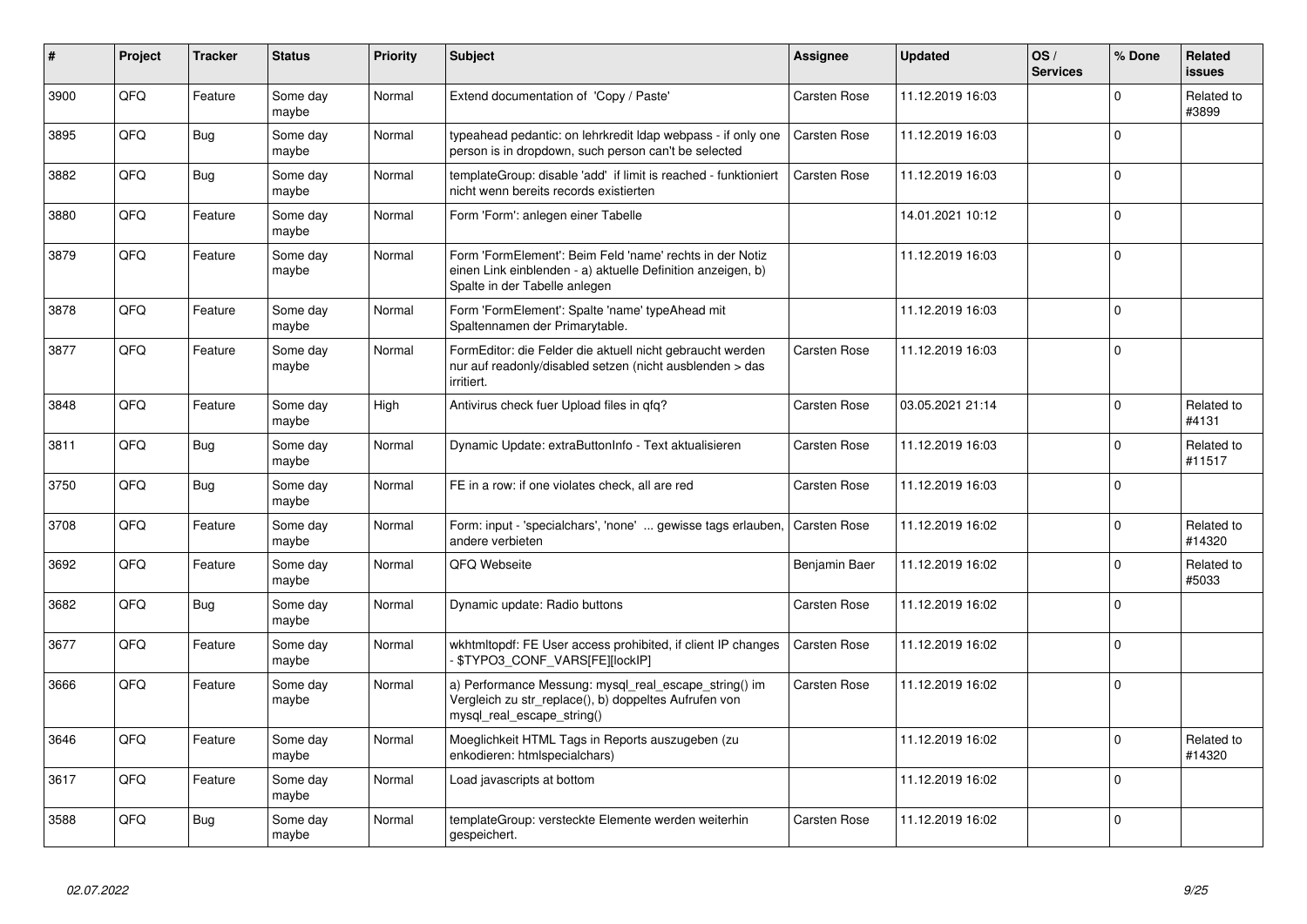| #    | Project | <b>Tracker</b> | <b>Status</b>     | <b>Priority</b> | Subject                                                                                                                       | <b>Assignee</b>     | <b>Updated</b>   | OS/<br><b>Services</b> | % Done       | Related<br>issues                           |
|------|---------|----------------|-------------------|-----------------|-------------------------------------------------------------------------------------------------------------------------------|---------------------|------------------|------------------------|--------------|---------------------------------------------|
| 3570 | QFQ     | Bug            | Some day<br>maybe | High            | Formular mit prmitnew permitEdit=Always wird nicht<br>aufgerufen (ist leer)                                                   | <b>Carsten Rose</b> | 03.05.2021 21:14 |                        | <sup>0</sup> |                                             |
| 3567 | QFQ     | Feature        | Some day<br>maybe | Low             | 'Save', 'Close', 'New' als FormElement                                                                                        |                     | 11.12.2019 16:02 |                        | $\Omega$     |                                             |
| 3537 | QFQ     | Feature        | Some day<br>maybe | Low             | SHOW COLUMNS FROM tableName - Extend '{{!'<br>definition                                                                      | <b>Carsten Rose</b> | 11.12.2019 16:02 |                        | 0            |                                             |
| 3495 | QFQ     | Feature        | Some day<br>maybe | Normal          | Predifined Parameter werden nicht in '+' (add new record)<br>SIP gerendert.                                                   |                     | 11.12.2019 16:02 |                        | 0            |                                             |
| 3458 | QFQ     | Feature        | Some day<br>maybe | Normal          | Display 'Edit Form Element'-Checkbox on form: should<br>depend on FE Group                                                    | <b>Carsten Rose</b> | 11.12.2019 16:02 |                        | $\Omega$     | Related to<br>#3447                         |
| 3457 | QFQ     | Feature        | Some day<br>maybe | Normal          | LDAP: concat multi values to one single entry                                                                                 | <b>Carsten Rose</b> | 11.12.2019 16:02 |                        | 0            |                                             |
| 3415 | QFQ     | Feature        | Some day<br>maybe | Normal          | FE Login Box Templatefile                                                                                                     | Benjamin Baer       | 11.12.2019 16:02 |                        | $\Omega$     |                                             |
| 3385 | QFQ     | Feature        | Some day<br>maybe | Normal          | templateGroup: insert/update/delete non primary records                                                                       | <b>Carsten Rose</b> | 11.12.2019 16:02 |                        | 0            |                                             |
| 3350 | QFQ     | Feature        | Some day<br>maybe | Normal          | FormEditor: Hilfetext hinter 'checktype'                                                                                      | <b>Carsten Rose</b> | 11.12.2019 16:02 |                        | 0            |                                             |
| 3349 | QFQ     | Bug            | Some day<br>maybe | Normal          | config.qfq.ini: a) vertraegt keine '=' im Value (z.B. Passwort),<br>b) Values sollten in ticks einschliessbar sein (spaces, ) | Carsten Rose        | 11.12.2019 16:02 |                        | 0            |                                             |
| 3332 | QFQ     | Feature        | Some day<br>maybe | Normal          | Uploads: Thumbnails, Details zum hochgeladenen File                                                                           | Carsten Rose        | 11.12.2019 16:02 |                        | $\Omega$     | Related to<br>#3264,<br>Related to<br>#5333 |
| 3331 | QFQ     | Feature        | Some day<br>maybe | Normal          | Default Tooltip fuer _page? Links: mit Form und Record ID                                                                     | <b>Carsten Rose</b> | 11.12.2019 16:02 |                        | $\Omega$     |                                             |
| 3291 | QFQ     | Feature        | Some day<br>maybe | Normal          | AutoCron websiteToken                                                                                                         | Carsten Rose        | 11.12.2019 16:02 |                        | $\Omega$     | Related to<br>#4250                         |
| 3285 | QFQ     | Feature        | Some day<br>maybe | Normal          | Zeichenlimit pro Feld: textarea / editor                                                                                      | <b>Carsten Rose</b> | 11.12.2019 16:02 |                        | $\Omega$     |                                             |
| 3273 | QFQ     | Feature        | Some day<br>maybe | Low             | Dirty Flag in Form                                                                                                            | <b>Carsten Rose</b> | 11.12.2019 16:02 |                        | $\Omega$     |                                             |
| 3267 | QFQ     | Feature        | Some day<br>maybe | Normal          | 2 Forms auf einer Seite: real + Read only                                                                                     | <b>Carsten Rose</b> | 11.12.2019 16:03 |                        | 0            |                                             |
| 3216 | QFQ     | Feature        | Some day<br>maybe | Normal          | dynamic update für checkbox label2                                                                                            | <b>Carsten Rose</b> | 11.12.2019 16:03 |                        | $\mathbf 0$  | Related to<br>#2081                         |
| 3130 | QFQ     | <b>Bug</b>     | Some day<br>maybe | Normal          | Debug Info's nicht korrekt nach 'New > Save'.                                                                                 | Carsten Rose        | 11.12.2019 16:03 |                        | 0            | Related to<br>#3253                         |
| 3109 | QFQ     | <b>Bug</b>     | Some day<br>maybe | High            | RealUrl: Links werden nicht korrekt gerendert                                                                                 | Carsten Rose        | 03.05.2021 21:14 |                        | $\mathbf 0$  |                                             |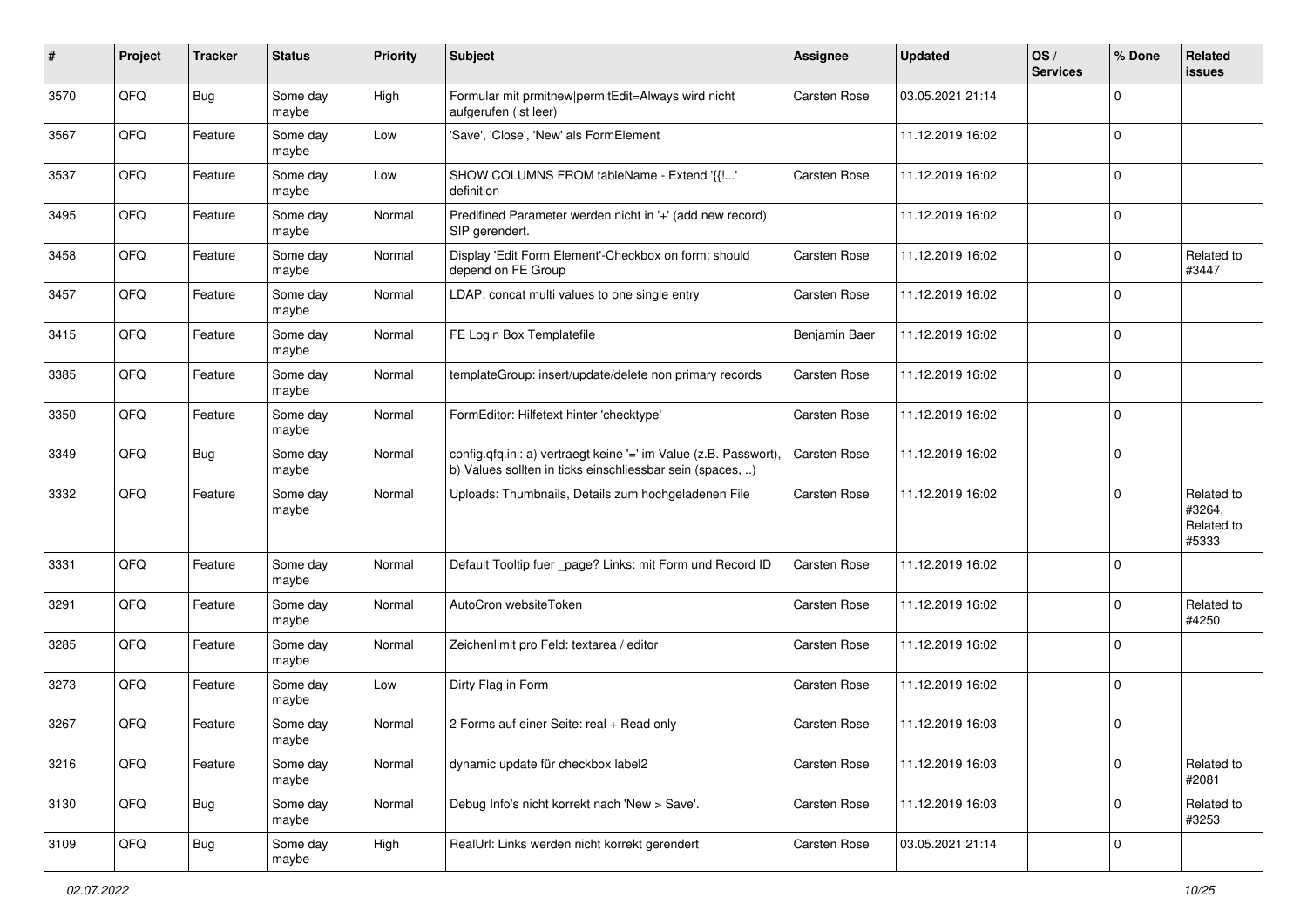| #     | Project        | <b>Tracker</b> | <b>Status</b>     | <b>Priority</b> | Subject                                                                                                            | <b>Assignee</b>     | <b>Updated</b>   | OS/<br><b>Services</b> | % Done       | Related<br>issues    |
|-------|----------------|----------------|-------------------|-----------------|--------------------------------------------------------------------------------------------------------------------|---------------------|------------------|------------------------|--------------|----------------------|
| 3061  | QFQ            | Bug            | Some day<br>maybe | High            | winstitute: mysql connection durcheinander - nmhp17<br>(ag7)/QFQ arbeitet mit DB/Tabellen von biostat.             | <b>Carsten Rose</b> | 03.05.2021 21:14 |                        | <sup>0</sup> |                      |
| 2995  | QFQ            | Feature        | Some day<br>maybe | Normal          | Dropdown JQuery Plugin: 'chosen' - Moeglichkeit um Select<br>Listen mehr Funktion zu geben. Kein Bootstrap noetig. | <b>Carsten Rose</b> | 11.12.2019 16:03 |                        | 0            |                      |
| 2950  | QFQ            | Feature        | Some day<br>maybe | Normal          | Inhalt QFQ Records als File                                                                                        |                     | 11.12.2019 16:03 |                        | 0            |                      |
| 2643  | QFQ            | <b>Bug</b>     | Some day<br>maybe | Normal          | Zend / PHP Webinars anschauen                                                                                      | <b>Carsten Rose</b> | 01.02.2020 15:56 |                        | 0            |                      |
| 2084  | QFQ            | Feature        | Some day<br>maybe | Normal          | Mailto mit encryption: Subrecord                                                                                   | <b>Carsten Rose</b> | 11.12.2019 16:03 |                        | $\Omega$     | Related to<br>#2082  |
| 2063  | QFQ            | <b>Bug</b>     | Some day<br>maybe | Normal          | Pills auf 'inaktiv' setzen falls keine Element auf dem Pill<br>sichtbar sind.                                      | Benjamin Baer       | 11.12.2019 16:03 |                        | 0            | Related to<br>#3752  |
| 1946  | QFQ            | Feature        | Some day<br>maybe | Normal          | Kontrolle ob der ReadOnly Modus bei den<br>Formularelementen korrekt implementiert ist                             | Carsten Rose        | 11.12.2019 16:03 |                        | $\Omega$     |                      |
| 1635  | QFQ            | Feature        | Some day<br>maybe | Normal          | QFQ Extension content record: weitere Optionen<br>einblenden.                                                      | <b>Carsten Rose</b> | 11.12.2019 16:03 |                        | 0            |                      |
| 1510  | QFQ            | Feature        | Some day<br>maybe | Normal          | jquery von google laden, falls das nicht geht lokal                                                                |                     | 11.12.2019 16:03 |                        | 0            |                      |
| 1253  | QFQ            | Feature        | Some day<br>maybe | Normal          | QF: Colorpicker                                                                                                    |                     | 11.12.2019 16:03 |                        | 0            |                      |
| 1251  | QFQ            | Feature        | Some day<br>maybe | Normal          | QF: Combo                                                                                                          |                     | 11.12.2019 16:03 |                        | $\mathbf 0$  |                      |
| 1234  | QFQ            | Feature        | Some day<br>maybe | Normal          | QF: Record numbering: Im Grid soll in Spalte 1optional die<br>laufende Nummer der Records angezeigt werden.        |                     | 01.02.2020 23:20 |                        | $\Omega$     |                      |
| 955   | QFQ            | Feature        | Some day<br>maybe | Normal          | QF: Notizen vor/nach dem Form                                                                                      |                     | 01.02.2020 23:20 |                        | $\Omega$     |                      |
| 880   | QFQ            | Feature        | Some day<br>maybe | Urgent          | Security: PHP, SQL Injection, XSS                                                                                  |                     | 03.05.2021 21:14 |                        | $\Omega$     | Related to<br>#14320 |
| 13767 | QFQ            | Bug            | Feedback          | Normal          | date/time-picker: required shows up/down button orange                                                             | Enis Nuredini       | 16.05.2022 23:16 |                        | 0            |                      |
| 12546 | QFQ            | Bug            | Feedback          | Normal          | Branch 'Development' - Unit Tests mit dirty workaround<br>angepasst                                                | <b>Carsten Rose</b> | 19.03.2022 17:48 |                        | 0            |                      |
| 11630 | QFQ            | Bug            | Feedback          | High            | Bitte check ob CALL() in 20.11.0 noch so funktioniert wie in<br>20.4.1                                             | Enis Nuredini       | 28.05.2022 13:45 |                        | $\Omega$     | Related to<br>#11325 |
| 11347 | QFQ            | <b>Bug</b>     | Feedback          | Normal          | If Bedingungen funktionieren nicht korrekt                                                                         | Christoph Fuchs     | 21.03.2021 20:37 |                        | 0            |                      |
| 10782 | QFQ            | Feature        | Feedback          | Normal          | Tiny MCE: Image Upload                                                                                             | Enis Nuredini       | 16.05.2022 23:16 |                        | 0            | Related to<br>#12452 |
| 10124 | QFQ            | Feature        | Feedback          | Normal          | qfq AAI-Login                                                                                                      | Karin Niffeler      | 07.05.2020 09:36 |                        | 0            |                      |
| 9898  | $\mathsf{QFQ}$ | Bug            | Feedback          | Normal          | Formular trotz Timeout gespeichert                                                                                 | Benjamin Baer       | 01.02.2020 15:56 |                        | 0            |                      |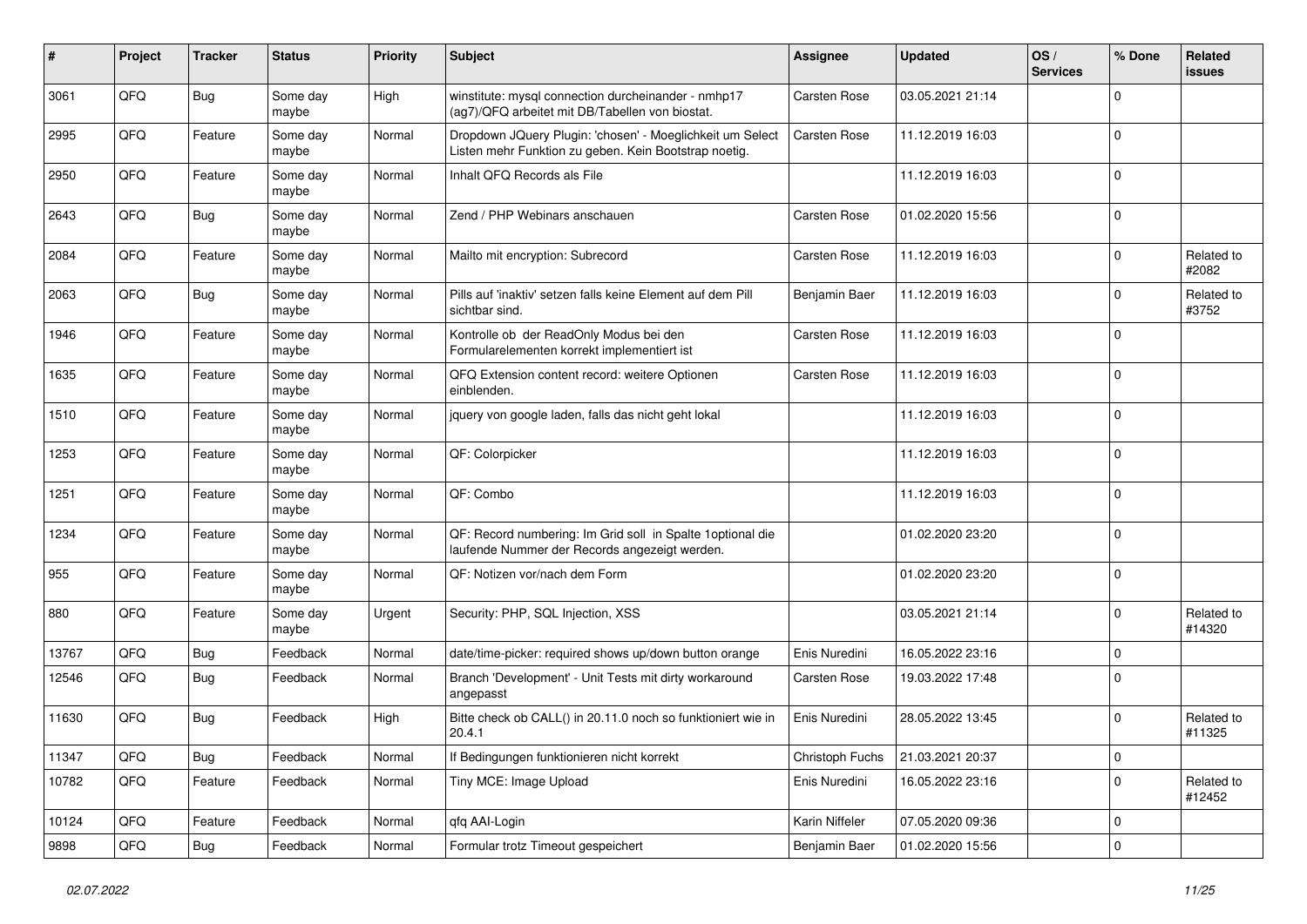| #     | Project        | <b>Tracker</b> | <b>Status</b>              | <b>Priority</b> | Subject                                                                            | Assignee            | <b>Updated</b>   | OS/<br><b>Services</b> | % Done      | Related<br>issues                                                                                                              |
|-------|----------------|----------------|----------------------------|-----------------|------------------------------------------------------------------------------------|---------------------|------------------|------------------------|-------------|--------------------------------------------------------------------------------------------------------------------------------|
| 9548  | QFQ            | Feature        | Feedback                   | High            | FormElement: Pattern mismatch - optional report only on<br>focus lost              | Benjamin Baer       | 03.05.2021 21:14 |                        | $\Omega$    |                                                                                                                                |
| 9535  | QFQ            | Bug            | Feedback                   | Normal          | Report:  AS '_vertical' - column to wide - vertical >> rot45,<br>rot <sub>90</sub> | Benjamin Baer       | 01.02.2020 15:56 |                        | $\mathbf 0$ |                                                                                                                                |
| 9052  | QFQ            | Feature        | Feedback                   | High            | Report: CodeMirror with SQL Syntax Highlight in FE                                 | Enis Nuredini       | 08.06.2022 10:25 |                        | $\mathbf 0$ |                                                                                                                                |
| 8316  | QFQ            | <b>Bug</b>     | Feedback                   | Normal          | Documentation/Behaviour for Nested Queries and<br>Record-Store confusing           | Nicola Chiapolini   | 20.11.2019 09:14 |                        | $\Omega$    |                                                                                                                                |
| 5894  | QFQ            | Feature        | Feedback                   | Normal          | Typeahead in Report: show/hide rows dynamically                                    | Carsten Rose        | 18.02.2022 08:50 |                        | $\Omega$    | Related to<br>#5893,<br>Related to<br>#5885                                                                                    |
| 13566 | QFQ            | Feature        | Ready to sync<br>(develop) | Normal          | Delete config-example.qfq.php file                                                 | <b>Carsten Rose</b> | 23.12.2021 09:25 |                        | $\mathbf 0$ |                                                                                                                                |
| 14323 | QFQ            | Bug            | In Progress                | Normal          | Report: render=both single - no impact                                             | <b>Carsten Rose</b> | 19.06.2022 18:31 |                        | $\mathbf 0$ |                                                                                                                                |
| 14175 | QFQ            | <b>Bug</b>     | In Progress                | Normal          | Opening a form with no QFQ Session cookie fails                                    | Carsten Rose        | 03.06.2022 10:40 |                        | $\mathbf 0$ |                                                                                                                                |
| 12630 | QFQ            | Feature        | In Progress                | Normal          | Input: date[time]: min / max values                                                | Enis Nuredini       | 20.06.2022 18:31 |                        | $\Omega$    | Related to<br>#10096,<br>Related to<br>#14302,<br>Related to<br>#14303                                                         |
| 12508 | QFQ            | <b>Bug</b>     | In Progress                | High            | qfq Form: sendMail                                                                 | Karin Niffeler      | 19.03.2022 17:48 |                        | $\mathbf 0$ |                                                                                                                                |
| 12439 | QFQ            | Feature        | In Progress                | Normal          | TinyMCE Paste from Word & Character Count/Limit                                    | Carsten Rose        | 05.05.2021 22:15 |                        | $\mathbf 0$ |                                                                                                                                |
| 11980 | QFQ            | Feature        | In Progress                | Normal          | protected verzeichnis MUSS geschützt werden                                        | Carsten Rose        | 07.09.2021 13:30 |                        | $\mathbf 0$ |                                                                                                                                |
| 11517 | QFQ            | <b>Bug</b>     | In Progress                | Normal          | extraButtonInfo Broken for multiple FormElements                                   | <b>Carsten Rose</b> | 12.05.2022 13:12 |                        | $\mathbf 0$ | Related to<br>#7890,<br>Related to<br>#3811, Has<br>duplicate<br>#10905, Has<br>duplicate<br>#10553, Has<br>duplicate<br>#6779 |
| 11076 | $\mathsf{QFQ}$ | Feature        | In Progress                | Normal          | SELECT  AS _websocket                                                              | Carsten Rose        | 30.08.2020 17:49 |                        | 0           |                                                                                                                                |
| 10661 | QFQ            | Bug            | In Progress                | Normal          | Typo3 Warnungen                                                                    | <b>Carsten Rose</b> | 07.09.2021 13:23 |                        | $\mathbf 0$ | Related to<br>#12440                                                                                                           |
| 10443 | QFQ            | Feature        | In Progress                | Normal          | Konzept_api / _live                                                                | Carsten Rose        | 07.05.2020 09:39 |                        | $\mathbf 0$ |                                                                                                                                |
| 6250  | QFQ            | Feature        | In Progress                | Normal          | Enhance layout: a) Subrecord, b) Subrecord-Title                                   | Carsten Rose        | 01.02.2020 23:22 |                        | $\mathbf 0$ | Related to<br>#5391                                                                                                            |
| 5695  | QFQ            | Feature        | In Progress                | Normal          | Multiform                                                                          | Carsten Rose        | 02.01.2021 18:38 |                        | 0           |                                                                                                                                |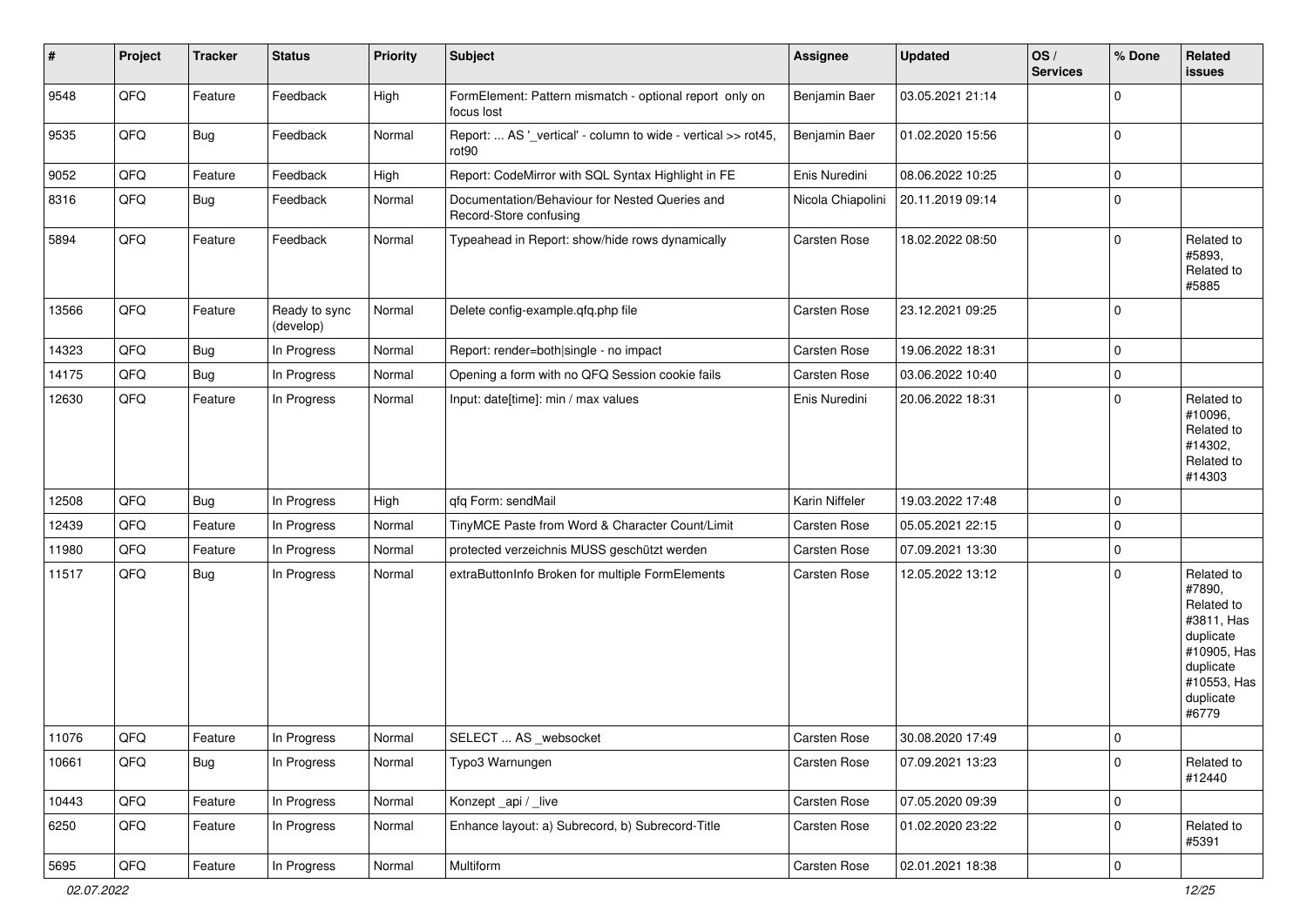| $\vert$ # | Project | <b>Tracker</b> | <b>Status</b> | <b>Priority</b> | <b>Subject</b>                                                                          | <b>Assignee</b>     | <b>Updated</b>   | OS/<br><b>Services</b> | % Done      | Related<br><b>issues</b>                                                                                                                                              |
|-----------|---------|----------------|---------------|-----------------|-----------------------------------------------------------------------------------------|---------------------|------------------|------------------------|-------------|-----------------------------------------------------------------------------------------------------------------------------------------------------------------------|
| 4194      | QFQ     | Feature        | In Progress   | Normal          | Bootstrap 4 ist jetzt offiziel                                                          |                     | 03.05.2021 20:47 |                        | $\Omega$    | Related to<br>#10114                                                                                                                                                  |
| 14320     | QFQ     | Feature        | ToDo          | Normal          | Allow specific HTML Tags and Attributes: general, TinyMCE                               | Enis Nuredini       | 17.06.2022 10:44 |                        | $\Omega$    | Related to<br>#12664,<br>Related to<br>#12039,<br>Related to<br>#11702.<br>Related to<br>#7239,<br>Related to<br>#3708,<br>Related to<br>#3646.<br>Related to<br>#880 |
| 14303     | QFQ     | <b>Bug</b>     | ToDo          | Normal          | datetime broken with picker                                                             | Enis Nuredini       | 17.06.2022 09:02 |                        | $\mathbf 0$ | Related to<br>#12630                                                                                                                                                  |
| 13899     | QFQ     | <b>Bug</b>     | ToDo          | Normal          | Selenium: zum laufen bringen                                                            | Enis Nuredini       | 25.03.2022 10:24 |                        | $\mathbf 0$ |                                                                                                                                                                       |
| 12463     | QFQ     | <b>Bug</b>     | ToDo          | High            | QFQ Function: 'function' and 'sql' on same level - output of<br>sql is shown two times. | <b>Carsten Rose</b> | 15.12.2021 16:31 |                        | $\mathbf 0$ |                                                                                                                                                                       |
| 12395     | QFQ     | Bug            | ToDo          | High            | QFQ Function: Result two times shown                                                    | <b>Carsten Rose</b> | 18.02.2022 08:59 |                        | $\mathbf 0$ |                                                                                                                                                                       |
| 12262     | QFQ     | Feature        | ToDo          | Normal          | Form buttons on top: more customable                                                    | Enis Nuredini       | 17.06.2022 10:44 |                        | $\Omega$    | Related to<br>#13945, Has<br>duplicate<br>#4046, Has<br>duplicate<br>#10080                                                                                           |
| 7602      | QFG     | Feature        | ToDo          | High            | Multi Select: with checkboxes                                                           | Benjamin Baer       | 22.03.2022 09:07 |                        | $\Omega$    |                                                                                                                                                                       |
| 14371     | QFQ     | Feature        | Priorize      | Normal          | <b>LDAP via REPORT</b>                                                                  | <b>Carsten Rose</b> | 19.06.2022 16:37 |                        | $\mathbf 0$ |                                                                                                                                                                       |
| 14290     | QFQ     | Feature        | Priorize      | Normal          | FormEditor: Show Table Definition                                                       | <b>Carsten Rose</b> | 19.06.2022 16:37 |                        | $\mathbf 0$ |                                                                                                                                                                       |
| 14283     | QFQ     | <b>Bug</b>     | Priorize      | Normal          | HEIC / HEIF convert doesn't trigger                                                     | <b>Carsten Rose</b> | 19.06.2022 16:37 |                        | $\mathbf 0$ |                                                                                                                                                                       |
| 13943     | QFO     | <b>Bug</b>     | Priorize      | Normal          | unable to find formgroup                                                                | Enis Nuredini       | 28.05.2022 11:03 |                        | $\mathbf 0$ |                                                                                                                                                                       |
| 13900     | QFQ     | Feature        | Priorize      | Normal          | Selenium: Check das Cookie/PDF funktioniert                                             | Enis Nuredini       | 25.03.2022 12:45 |                        | $\mathbf 0$ |                                                                                                                                                                       |
| 12504     | QFQ     | Feature        | Priorize      | Normal          | sql.log: report fe.id                                                                   | <b>Carsten Rose</b> | 05.05.2021 22:09 |                        | $\Omega$    |                                                                                                                                                                       |
| 12503     | QFQ     | Feature        | Priorize      | Normal          | Detect dangerous UPDATE statement with missing WHERE                                    | Carsten Rose        | 05.05.2021 22:09 |                        | $\mathbf 0$ |                                                                                                                                                                       |
| 12452     | QFQ     | Feature        | Priorize      | Normal          | BaseURL: alsways with '/' at the end                                                    | <b>Carsten Rose</b> | 19.06.2022 13:45 |                        | $\mathbf 0$ | Related to<br>#10782                                                                                                                                                  |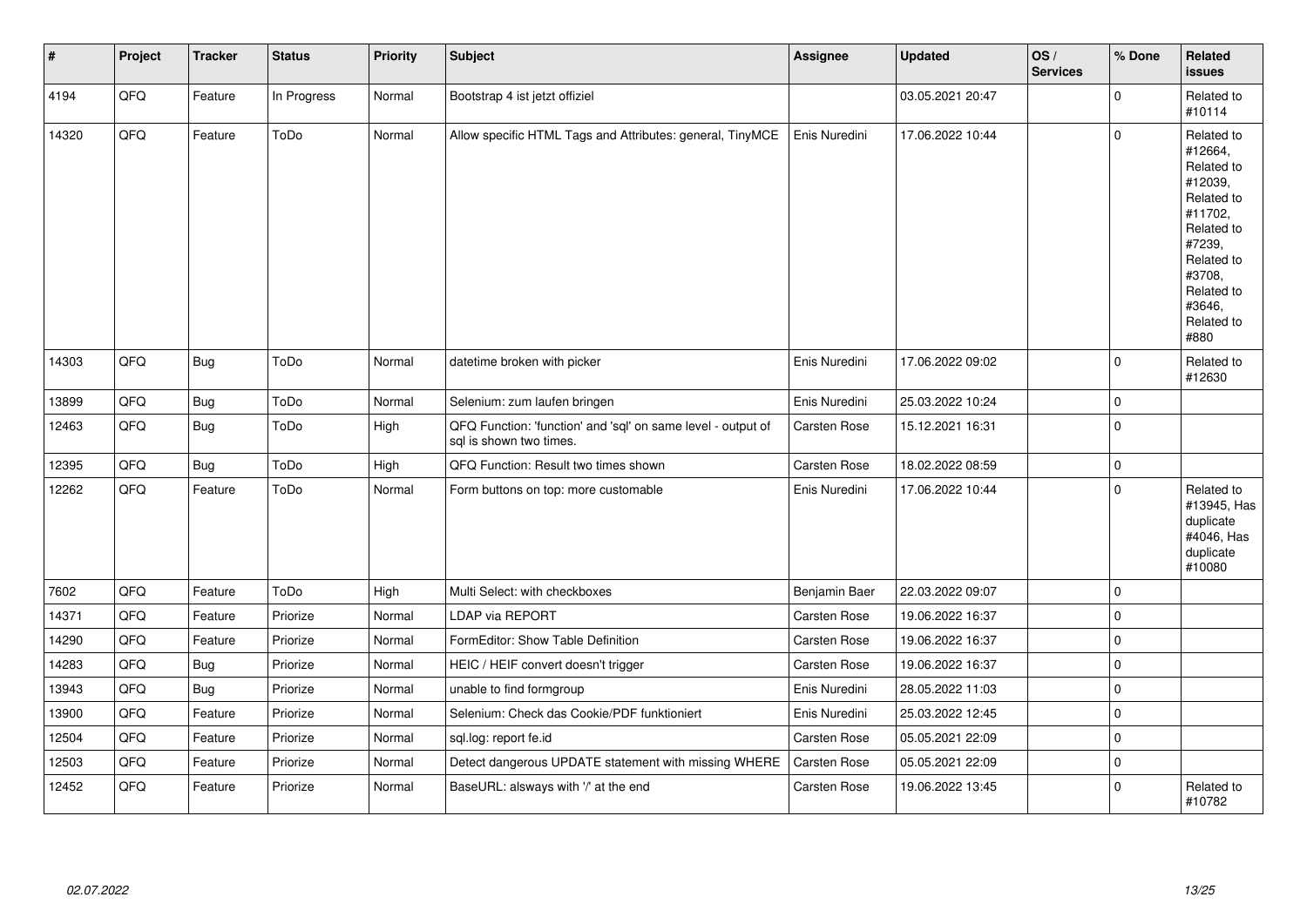| #     | Project | <b>Tracker</b> | <b>Status</b> | <b>Priority</b> | Subject                                                                                                  | <b>Assignee</b>     | <b>Updated</b>   | OS/<br><b>Services</b> | % Done              | Related<br><b>issues</b>                                                |
|-------|---------|----------------|---------------|-----------------|----------------------------------------------------------------------------------------------------------|---------------------|------------------|------------------------|---------------------|-------------------------------------------------------------------------|
| 12325 | QFQ     | Bug            | Priorize      | Normal          | MultiDB form.dblndex not working for report syntax                                                       | <b>Carsten Rose</b> | 07.09.2021 13:37 |                        | 0                   | Related to<br>#12145,<br>Related to<br>#12314                           |
| 11320 | QFQ     | Feature        | Priorize      | Normal          | Typo3 Version 10 support                                                                                 | <b>Carsten Rose</b> | 05.05.2021 22:09 |                        | $\Omega$            |                                                                         |
| 10569 | QFQ     | Feature        | Priorize      | Normal          | link blank more safe                                                                                     | Enis Nuredini       | 25.03.2022 12:44 |                        | $\mathbf 0$         |                                                                         |
| 10015 | QFQ     | Feature        | Priorize      | Normal          | Monospace in Textarea                                                                                    | <b>Carsten Rose</b> | 03.02.2020 13:40 |                        | $\Omega$            |                                                                         |
| 10012 | QFQ     | Feature        | Priorize      | Normal          | redirectAllMailTo: {{beEmail:T}}                                                                         | Carsten Rose        | 08.05.2021 09:54 |                        | $\Omega$            | Related to<br>#12412,<br>Related to<br>#12413,<br>Related to<br>#10011  |
| 10011 | QFQ     | Feature        | Priorize      | Normal          | Offer new STORE_TYPO3 Variable 'beUser', 'beEmail'                                                       | <b>Carsten Rose</b> | 08.05.2021 09:51 |                        | $\Omega$            | Related to<br>#10012,<br>Related to<br>#12511                           |
| 10005 | QFQ     | Feature        | Priorize      | Normal          | Report / special column name:  AS _calendar                                                              | <b>Carsten Rose</b> | 03.06.2020 17:28 |                        | $\mathbf 0$         |                                                                         |
| 10003 | QFQ     | Feature        | Priorize      | Normal          | fieldset: stronger visualize group                                                                       | Benjamin Baer       | 12.02.2020 08:13 |                        | $\mathbf 0$         |                                                                         |
| 9975  | QFQ     | Bug            | Priorize      | Normal          | Dropdown Menu: 'r:3' broken                                                                              | Carsten Rose        | 01.02.2020 10:13 |                        | $\Omega$            |                                                                         |
| 9968  | QFQ     | Feature        | Priorize      | Normal          | Tooltip in Links for Developer                                                                           | Carsten Rose        | 01.02.2020 23:17 |                        | $\mathbf 0$         |                                                                         |
| 9958  | QFQ     | Bug            | Priorize      | Normal          | Broken subrecord query: no error message                                                                 | <b>Carsten Rose</b> | 05.02.2021 15:15 |                        | $\mathbf 0$         |                                                                         |
| 9947  | QFQ     | Bug            | Priorize      | Normal          | Unwanted error message if missing 'typeAheadSqlPrefetch'                                                 | <b>Carsten Rose</b> | 01.02.2020 10:13 |                        | $\Omega$            |                                                                         |
| 9928  | QFQ     | Feature        | Priorize      | Normal          | SpecialColumnName: a) Deprecated: ' AS "_+tag " ', b)<br>New: ' AS "_ <tag1><tag2>"</tag2></tag1>        | <b>Carsten Rose</b> | 01.02.2020 23:17 |                        | $\mathbf 0$         | Related to<br>#9929                                                     |
| 9900  | QFQ     | Feature        | Priorize      | Normal          | Generic API Call: tt-content record >> JSON                                                              | Carsten Rose        | 01.02.2020 10:13 |                        | $\mathbf 0$         |                                                                         |
| 9862  | QFQ     | Bug            | Priorize      | Normal          | Failed writing to sql mail qfq.log should throw an exception                                             | <b>Carsten Rose</b> | 01.02.2020 10:13 |                        | 0                   |                                                                         |
| 9834  | QFQ     | Bug            | Priorize      | Normal          | Input elements with tag 'disabled' are missing on<br>form-submit: server option 'processReadOnly' broken | Carsten Rose        | 07.12.2021 16:43 |                        | $\Omega$            | Related to<br>#9691,<br>Related to<br>#5305, Has<br>duplicate<br>#12331 |
| 9668  | QFQ     | Feature        | Priorize      | Normal          | Form.mode: rename 'hidden' to 'hide'                                                                     | Carsten Rose        | 05.05.2021 22:14 |                        | $\overline{0}$      | Related to<br>#6437                                                     |
| 9534  | QFQ     | Bug            | Priorize      | Urgent          | FE.type=upload: 'Unknown Mode: ID"                                                                       | Carsten Rose        | 03.05.2021 21:14 |                        | $\mathbf 0$         | Related to<br>#9532                                                     |
| 9394  | QFQ     | Feature        | Priorize      | Normal          | REST: allow for non numerical ids in get requests                                                        | Carsten Rose        | 05.05.2021 22:10 |                        | 0                   |                                                                         |
| 9346  | QFQ     | Feature        | Priorize      | Normal          | beforeSave: check if an upload is given                                                                  | Carsten Rose        | 11.06.2021 21:18 |                        | $\mathsf{O}\xspace$ |                                                                         |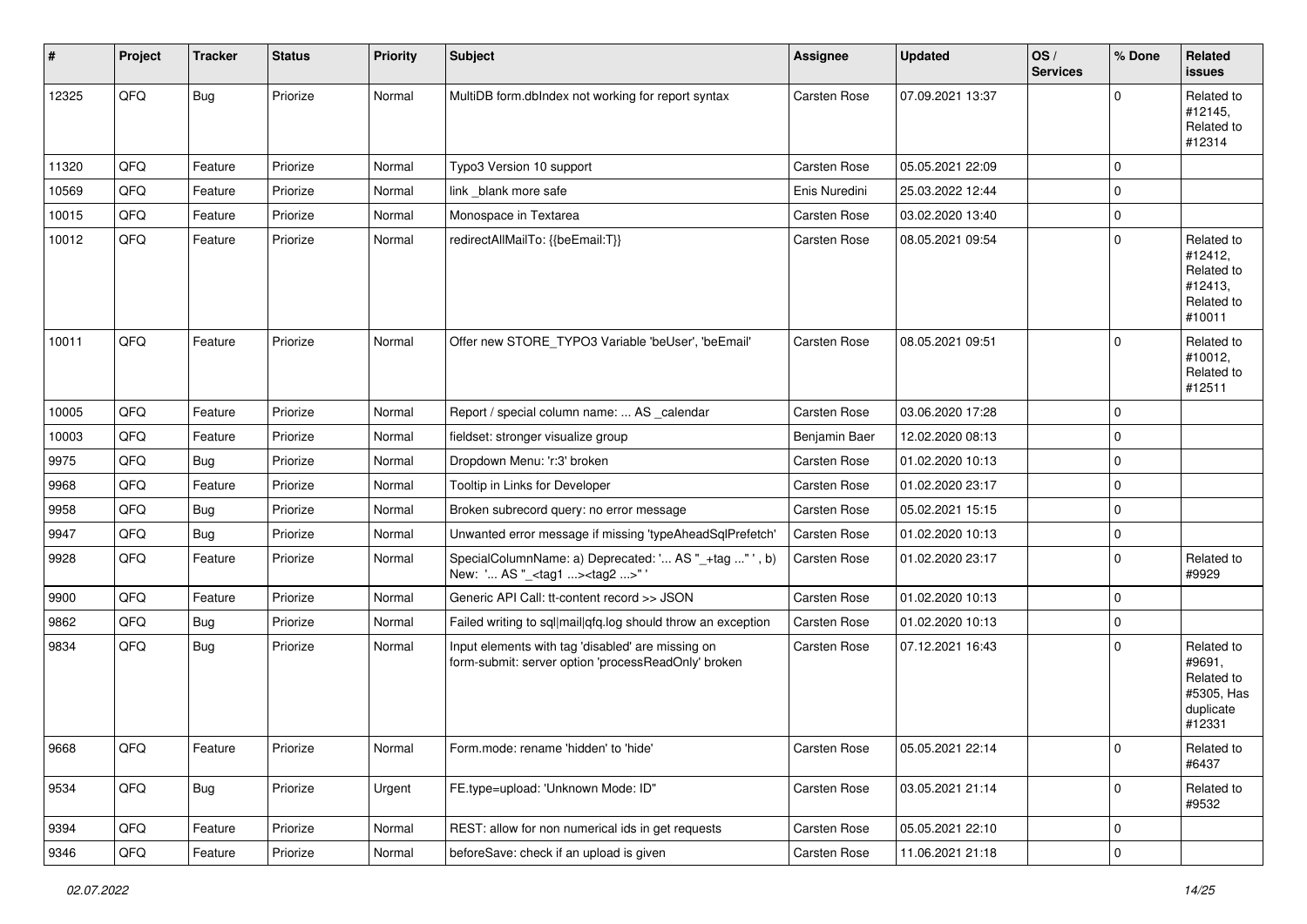| #    | Project | <b>Tracker</b> | <b>Status</b> | <b>Priority</b> | <b>Subject</b>                                                                            | <b>Assignee</b>     | <b>Updated</b>   | OS/<br><b>Services</b> | % Done       | Related<br>issues                               |
|------|---------|----------------|---------------|-----------------|-------------------------------------------------------------------------------------------|---------------------|------------------|------------------------|--------------|-------------------------------------------------|
| 9173 | QFQ     | Bug            | Priorize      | Urgent          | Stale Record Lock: Firefox                                                                | Carsten Rose        | 03.05.2021 21:14 |                        | <sup>0</sup> | Related to<br>#9789                             |
| 9135 | QFQ     | Feature        | Priorize      | Normal          | Progress Bar generic / replace old hourglass download<br>popup                            | Benjamin Baer       | 03.01.2022 07:43 |                        | $\Omega$     |                                                 |
| 9121 | QFQ     | Bug            | Priorize      | High            | sip links have r and __dblndexData set                                                    | <b>Carsten Rose</b> | 12.06.2021 10:41 |                        | 0            |                                                 |
| 8963 | QFQ     | Feature        | Priorize      | Normal          | Setting values in a store: flexible way                                                   | <b>Carsten Rose</b> | 05.05.2021 22:10 |                        | $\Omega$     | Related to<br>#8975                             |
| 8585 | QFQ     | Feature        | Priorize      | Normal          | Enhance Error message for 'unknown form'                                                  | <b>Carsten Rose</b> | 01.02.2020 10:13 |                        | $\Omega$     |                                                 |
| 8584 | QFQ     | Feature        | Priorize      | Normal          | FE 'Action' - never assign to Container (except Template<br>Group)                        | <b>Carsten Rose</b> | 01.02.2020 10:13 |                        | 0            |                                                 |
| 8277 | QFQ     | Feature        | Priorize      | Normal          | fe.parameter.default=                                                                     | <b>Carsten Rose</b> | 01.02.2020 23:17 |                        | 0            | Related to<br>#8113                             |
| 8204 | QFQ     | Feature        | Priorize      | High            | Position 'required mark'                                                                  | <b>Carsten Rose</b> | 16.06.2021 13:44 |                        | 0            |                                                 |
| 8082 | QFQ     | Feature        | Priorize      | High            | Contact form without saving record                                                        | Carsten Rose        | 07.12.2021 15:20 |                        | $\Omega$     | Related to<br>#8587,<br><b>Blocks</b><br>#11850 |
| 8044 | QFQ     | Feature        | Priorize      | Normal          | Transaction: a) Form, b) Report                                                           | <b>Carsten Rose</b> | 05.05.2021 22:14 |                        | 0            | Related to<br>#8043                             |
| 8037 | QFQ     | Bug            | Priorize      | Normal          | FE.type=upload (advanced mode): {{slaveld:V}} missing<br>during dynamic update            | <b>Carsten Rose</b> | 01.02.2020 10:13 |                        | $\Omega$     |                                                 |
| 8034 | QFQ     | Feature        | Priorize      | Normal          | FormElement 'data': 22.22.2222 should not be accepted                                     | <b>Carsten Rose</b> | 01.02.2020 10:13 |                        | $\Omega$     |                                                 |
| 7965 | QFQ     | Feature        | Priorize      | Normal          | Input type 'text' with visual format - currency                                           | Benjamin Baer       | 03.01.2022 07:45 |                        | 0            |                                                 |
| 7730 | QFQ     | Feature        | Priorize      | Normal          | SELECT Box: title in between                                                              | Benjamin Baer       | 01.02.2020 23:22 |                        | 0            |                                                 |
| 7656 | QFQ     | Bug            | Priorize      | Normal          | FE with required, 'pattern' and 'extraButtonLock': always<br>complain about missing value | <b>Carsten Rose</b> | 01.02.2020 10:13 |                        | $\Omega$     |                                                 |
| 7630 | QFQ     | Feature        | Priorize      | Normal          | detailed error message for simple upload                                                  | <b>Carsten Rose</b> | 01.02.2020 10:13 |                        | 0            |                                                 |
| 7616 | QFQ     | Bug            | Priorize      | Normal          | Selectlist with Enum & Dynamic Update                                                     | <b>Carsten Rose</b> | 01.02.2020 10:13 |                        | $\Omega$     |                                                 |
| 7522 | QFQ     | Feature        | Priorize      | Normal          | Inserting default index.html to folder (Avoid Apache<br>Indexing)                         | Carsten Rose        | 01.02.2020 10:13 |                        | $\Omega$     |                                                 |
| 7290 | QFQ     | Feature        | Priorize      | Normal          | FormEditor: title as textarea if LEN(title)>60                                            | <b>Carsten Rose</b> | 01.02.2020 10:13 |                        | $\Omega$     | Blocked by<br>#7682                             |
| 7217 | QFQ     | Feature        | Priorize      | Normal          | Download: notice User if `_sip=?` is missing                                              | Carsten Rose        | 01.02.2020 10:13 |                        | 0            |                                                 |
| 6998 | QFQ     | Feature        | Priorize      | Normal          | Form: with debug=on show column information as tooltip of<br>column label                 | Carsten Rose        | 01.02.2020 10:13 |                        | $\mathbf 0$  |                                                 |
| 6870 | QFQ     | Feature        | Priorize      | Normal          | Click on '_link' triggers an API call                                                     | Benjamin Baer       | 03.01.2022 08:25 |                        | 0            |                                                 |
| 6801 | QFG     | Feature        | Priorize      | Normal          | Fabric: Maximize / FullIscreen                                                            | Benjamin Baer       | 21.03.2022 09:56 |                        | $\mathbf 0$  |                                                 |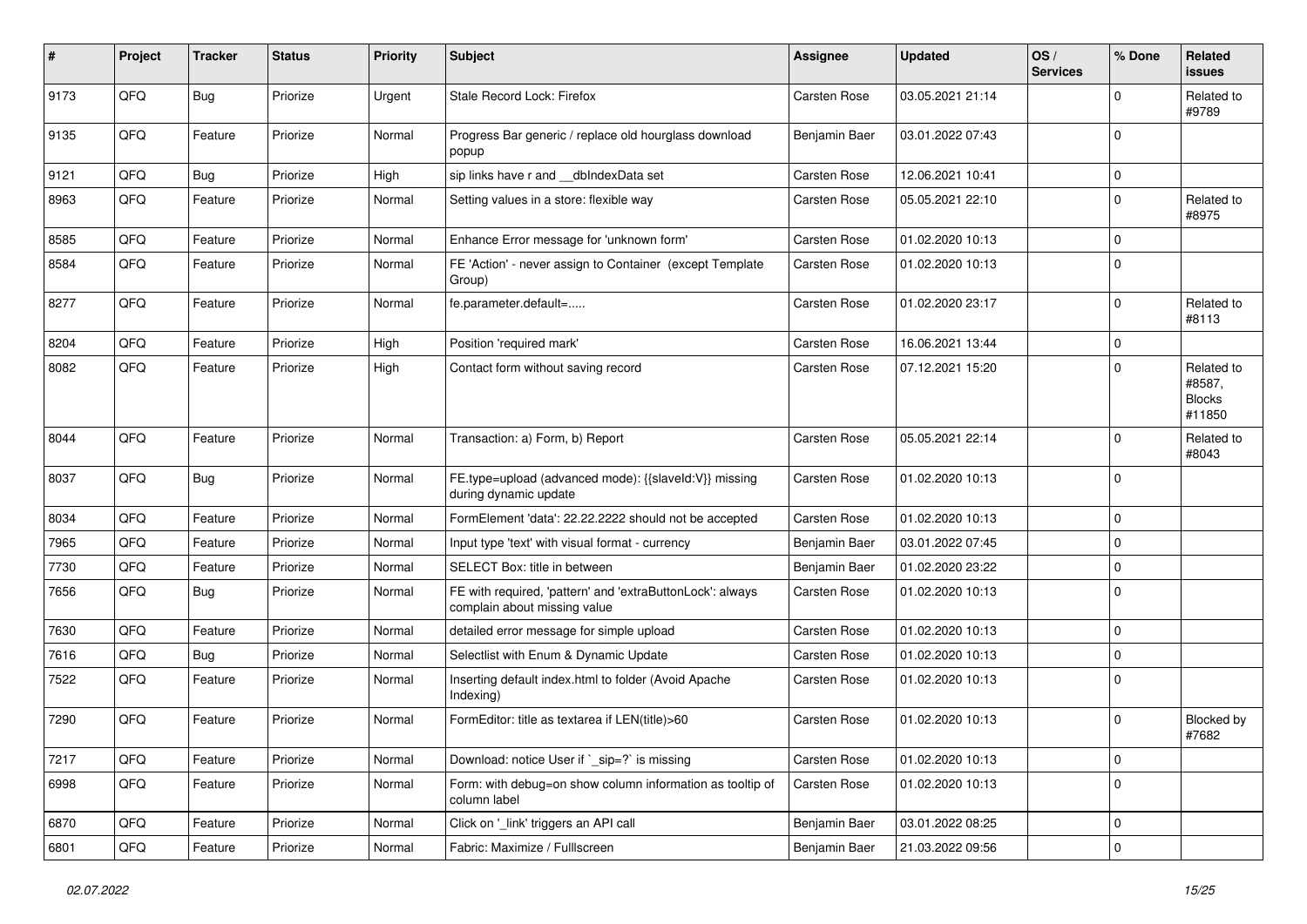| ∦     | Project | <b>Tracker</b> | <b>Status</b> | <b>Priority</b> | <b>Subject</b>                                                                        | <b>Assignee</b>     | <b>Updated</b>   | OS/<br><b>Services</b> | % Done      | Related<br>issues                                                      |
|-------|---------|----------------|---------------|-----------------|---------------------------------------------------------------------------------------|---------------------|------------------|------------------------|-------------|------------------------------------------------------------------------|
| 6574  | QFQ     | Bug            | Priorize      | Normal          | qfq.log: Fehlermeldung wurde angezeigt, aber nicht geloggt                            | <b>Carsten Rose</b> | 01.02.2020 10:13 |                        | $\mathbf 0$ |                                                                        |
| 6566  | QFQ     | Bug            | Priorize      | Normal          | Link Function 'delete': provided parameter missing on page<br>reload                  | Benjamin Baer       | 03.01.2022 08:08 |                        | $\Omega$    |                                                                        |
| 6224  | QFQ     | Feature        | Priorize      | Normal          | Dynamic update: fade in/out fields                                                    | Benjamin Baer       | 21.03.2022 09:50 |                        | $\mathbf 0$ |                                                                        |
| 6140  | QFQ     | <b>Bug</b>     | Priorize      | Normal          | QFQ DnD Sort: Locked fields                                                           | Benjamin Baer       | 21.03.2022 09:56 |                        | $\mathbf 0$ |                                                                        |
| 6116  | QFQ     | Bug            | Priorize      | High            | value of checkbox not saved                                                           | <b>Carsten Rose</b> | 07.12.2021 17:19 |                        | $\mathbf 0$ |                                                                        |
| 5942  | QFQ     | Feature        | Priorize      | Normal          | 'L' and 'type': append to links, generate via '_link' by using<br>'u.' .              | Carsten Rose        | 01.02.2020 10:13 |                        | $\mathbf 0$ |                                                                        |
| 5562  | QFQ     | Feature        | Priorize      | Normal          | Drag'n'Drop fuer Uploads                                                              | Benjamin Baer       | 21.03.2022 09:52 |                        | $\mathbf 0$ | Related to<br>#9706                                                    |
| 5366  | QFQ     | Feature        | Priorize      | Normal          | Saving with keyboard shortcuts                                                        | Benjamin Baer       | 21.03.2022 09:47 |                        | $\mathbf 0$ |                                                                        |
| 4457  | QFQ     | Bug            | Priorize      | Normal          | typeahead: pressing return to select an item, saves the form<br>and closes the form.  | Benjamin Baer       | 03.01.2022 08:01 |                        | $\mathbf 0$ | Related to<br>#4398                                                    |
| 3867  | QFQ     | Feature        | Priorize      | Normal          | Readonly Formular: Template Groups add/delete<br>ausbeldnen                           | <b>Carsten Rose</b> | 05.05.2021 22:12 |                        | $\mathbf 0$ |                                                                        |
| 3782  | QFQ     | <b>Bug</b>     | Priorize      | Normal          | Bei fehlerhafter Eingabe (z.B. Datum) sollte das erwartete<br>Format angezeigt werden | Carsten Rose        | 01.02.2020 10:13 |                        | $\mathbf 0$ |                                                                        |
| 14455 | QFQ     | Support        | New           | Normal          | TinyMCE: Activate save button after upload picture over<br>drag&drop                  | Enis Nuredini       | 01.07.2022 08:37 |                        | $\mathbf 0$ |                                                                        |
| 14395 | QFQ     | Support        | New           | Normal          | FormEditor: Virtual table columns                                                     | Enis Nuredini       | 21.06.2022 16:09 |                        | $\mathbf 0$ |                                                                        |
| 14377 | QFQ     | <b>Bug</b>     | <b>New</b>    | Normal          | Documentation > General Tips: white page after migration                              | Enis Nuredini       | 19.06.2022 16:37 |                        | $\mathbf 0$ |                                                                        |
| 14376 | QFQ     | Feature        | <b>New</b>    | Normal          | QFQ Bootstrap: if missing, create stored procedures                                   | Enis Nuredini       | 19.06.2022 16:37 |                        | $\mathbf 0$ |                                                                        |
| 14322 | QFQ     | Bug            | New           | Normal          | Form Load: by default no scroll (save & close should be<br>visible)                   | Enis Nuredini       | 15.06.2022 14:12 |                        | $\Omega$    | Related to<br>#14321,<br>Related to<br>#6232                           |
| 14305 | QFQ     | Bug            | <b>New</b>    | Normal          | Inline Report editing does not create history entries                                 | <b>Carsten Rose</b> | 10.06.2022 11:55 |                        | $\mathbf 0$ |                                                                        |
| 14304 | QFQ     | <b>Bug</b>     | <b>New</b>    | Normal          | table sorter view safer does not work                                                 | Carsten Rose        | 10.06.2022 11:49 |                        | $\mathbf 0$ |                                                                        |
| 14245 | QFQ     | Bug            | New           | Normal          | Form Save Btn bleibt disabled wenn Datumsfeld über<br>Datepicker geändert             | Enis Nuredini       | 27.05.2022 13:45 |                        | $\mathbf 0$ | Related to<br>#13689                                                   |
| 14233 | QFQ     | Bug            | <b>New</b>    | Normal          | AS link: question - HTML is not rendered                                              | <b>Carsten Rose</b> | 28.05.2022 11:02 |                        | $\mathbf 0$ |                                                                        |
| 14227 | QFQ     | Feature        | New           | Normal          | Selenium Konkurrenz: cypress.io                                                       | Enis Nuredini       | 28.05.2022 11:02 |                        | 0           |                                                                        |
| 14187 | QFQ     | Feature        | New           | High            | qfq.log: show current URL                                                             | Carsten Rose        | 28.05.2022 11:02 |                        | $\mathbf 0$ | Related to<br>#13933,<br>Related to<br>#12532,<br>Related to<br>#11893 |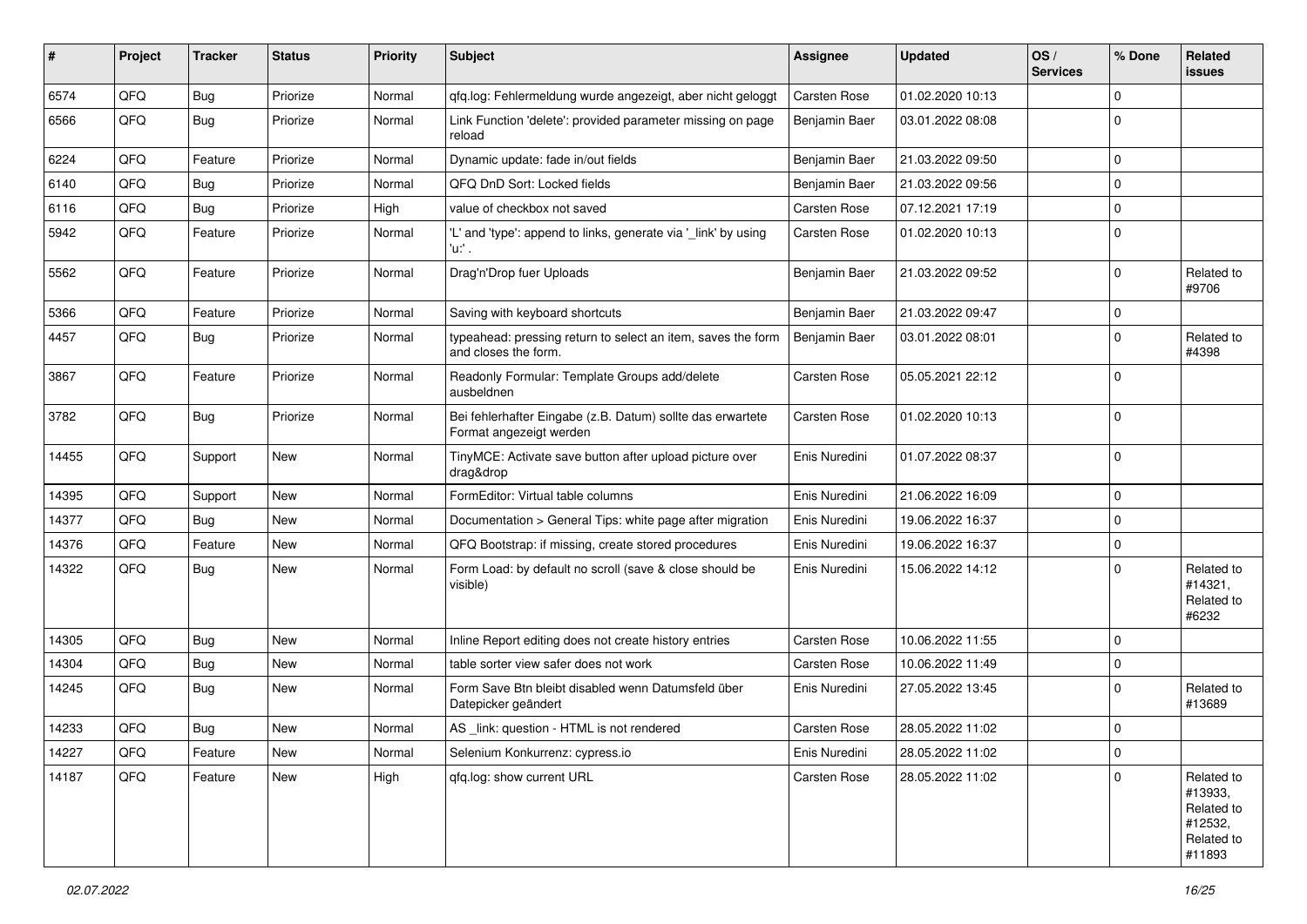| #     | Project | <b>Tracker</b> | <b>Status</b> | <b>Priority</b> | <b>Subject</b>                                                                           | <b>Assignee</b>        | <b>Updated</b>   | OS/<br><b>Services</b> | % Done         | Related<br><b>issues</b>                         |
|-------|---------|----------------|---------------|-----------------|------------------------------------------------------------------------------------------|------------------------|------------------|------------------------|----------------|--------------------------------------------------|
| 14185 | QFQ     | Feature        | New           | Normal          | External/Autocron.php - better suitable directory                                        | Support: System        | 28.05.2022 11:03 |                        | $\Omega$       |                                                  |
| 14091 | QFQ     | Bug            | New           | Normal          | inconsistent template path for twig                                                      | Carsten Rose           | 19.04.2022 18:36 |                        | $\Omega$       |                                                  |
| 14090 | QFQ     | Feature        | <b>New</b>    | Normal          | Nützliche _script funktionen                                                             | Carsten Rose           | 28.05.2022 11:03 |                        | $\mathbf 0$    |                                                  |
| 14077 | QFQ     | Bug            | New           | Normal          | As _link: Attribute 'class' missing by r:1 and r:3 - but should<br>set                   | Carsten Rose           | 28.05.2022 11:02 |                        | $\Omega$       | Related to<br>#5342,<br>Related to<br>#4343      |
| 14028 | QFQ     | Feature        | New           | Normal          | Required notification: visual nicer                                                      | Enis Nuredini          | 28.05.2022 11:01 |                        | $\Omega$       |                                                  |
| 13945 | QFQ     | Feature        | <b>New</b>    | Normal          | As _link: content before/after link                                                      | Enis Nuredini          | 28.05.2022 11:01 |                        | $\Omega$       | Related to<br>#12262                             |
| 13843 | QFQ     | Feature        | <b>New</b>    | Normal          | Create JWT via QFQ                                                                       | Carsten Rose           | 19.03.2022 17:42 |                        | $\mathbf 0$    |                                                  |
| 13841 | QFQ     | Feature        | New           | Normal          | Create PDF via iText - evaluate                                                          | <b>Carsten Rose</b>    | 19.03.2022 17:42 |                        | $\mathbf 0$    |                                                  |
| 13757 | QFQ     | Feature        | New           | High            | QR / Bar-Code Plugin                                                                     | Enis Nuredini          | 19.03.2022 17:43 |                        | 0              |                                                  |
| 13716 | QFQ     | Bug            | New           | High            | Firefox ask to store username/password                                                   | Enis Nuredini          | 30.05.2022 09:31 |                        | $\Omega$       | Related to<br>#13827                             |
| 13706 | QFQ     | Bug            | New           | Normal          | Wrong CheckType in FieldElement LastStatus of Form Cron                                  | <b>Carsten Rose</b>    | 21.01.2022 18:20 |                        | 0              |                                                  |
| 13700 | QFQ     | Feature        | <b>New</b>    | Normal          | Redesign qfq.io Seite                                                                    | Carsten Rose           | 19.03.2022 17:43 |                        | $\Omega$       |                                                  |
| 13689 | QFQ     | Bug            | New           | Normal          | Enter auf Eingabefeld mit ungültigem Wert führt zu blurry<br>Seite                       | Enis Nuredini          | 28.05.2022 10:53 |                        | $\Omega$       | Related to<br>#14245, Has<br>duplicate<br>#11891 |
| 13659 | QFQ     | Bug            | New           | Normal          | wrong sanitize class applied to R-store                                                  | <b>Carsten Rose</b>    | 15.01.2022 14:23 |                        | $\mathbf 0$    |                                                  |
| 13647 | QFQ     | Bug            | New           | Normal          | Autofocus funktioniert nicht auf Chrome                                                  | Benjamin Baer          | 19.03.2022 17:44 |                        | $\mathbf 0$    |                                                  |
| 13609 | QFQ     | Feature        | New           | Normal          | QFQ Introduction: Seite aufloesen                                                        | Philipp<br>Gröbelbauer | 28.05.2022 11:02 |                        | 0              |                                                  |
| 13592 | QFQ     | Bug            | New           | Normal          | QFQ Build Queue: das vergeben von Tags klappt nicht. Es<br>werden keine Releases gebaut. | <b>Carsten Rose</b>    | 19.03.2022 17:45 |                        | $\Omega$       |                                                  |
| 13528 | QFQ     | Bug            | New           | Normal          | qfq.io > releases: es wird kein neues Release angelegt                                   | Benjamin Baer          | 19.03.2022 17:46 |                        | $\Omega$       |                                                  |
| 13467 | QFQ     | Feature        | <b>New</b>    | Normal          | ChangeLog Generator                                                                      | <b>Carsten Rose</b>    | 19.03.2022 17:46 |                        | $\Omega$       | Related to<br>#11460                             |
| 13460 | QFQ     | Bug            | New           | Normal          | Doc: Password set/reset  password should not processed<br>with 'html encode'             | <b>Carsten Rose</b>    | 19.03.2022 17:46 |                        | $\mathbf 0$    |                                                  |
| 13451 | QFQ     | <b>Bug</b>     | <b>New</b>    | Normal          | Character Counter / Max Character: Problem in Safari                                     | Carsten Rose           | 15.04.2022 17:18 |                        | $\overline{0}$ |                                                  |
| 13354 | QFQ     | Feature        | New           | Normal          | Using Websocket in QFQ                                                                   | Carsten Rose           | 10.11.2021 15:47 |                        | $\mathbf 0$    |                                                  |
| 13332 | QFQ     | <b>Bug</b>     | New           | Normal          | Multi Form: Required Felder werden visuell nicht markiert.                               | Carsten Rose           | 19.03.2022 17:47 |                        | 0              |                                                  |
| 13331 | QFQ     | <b>Bug</b>     | New           | Normal          | Multi Form: Clear Icon misplaced                                                         | Carsten Rose           | 19.03.2022 17:47 |                        | 0              |                                                  |
| 12989 | QFQ     | <b>Bug</b>     | New           | Normal          | empty string does not trigger dynamic update                                             | Enis Nuredini          | 28.05.2022 11:09 |                        | 0              |                                                  |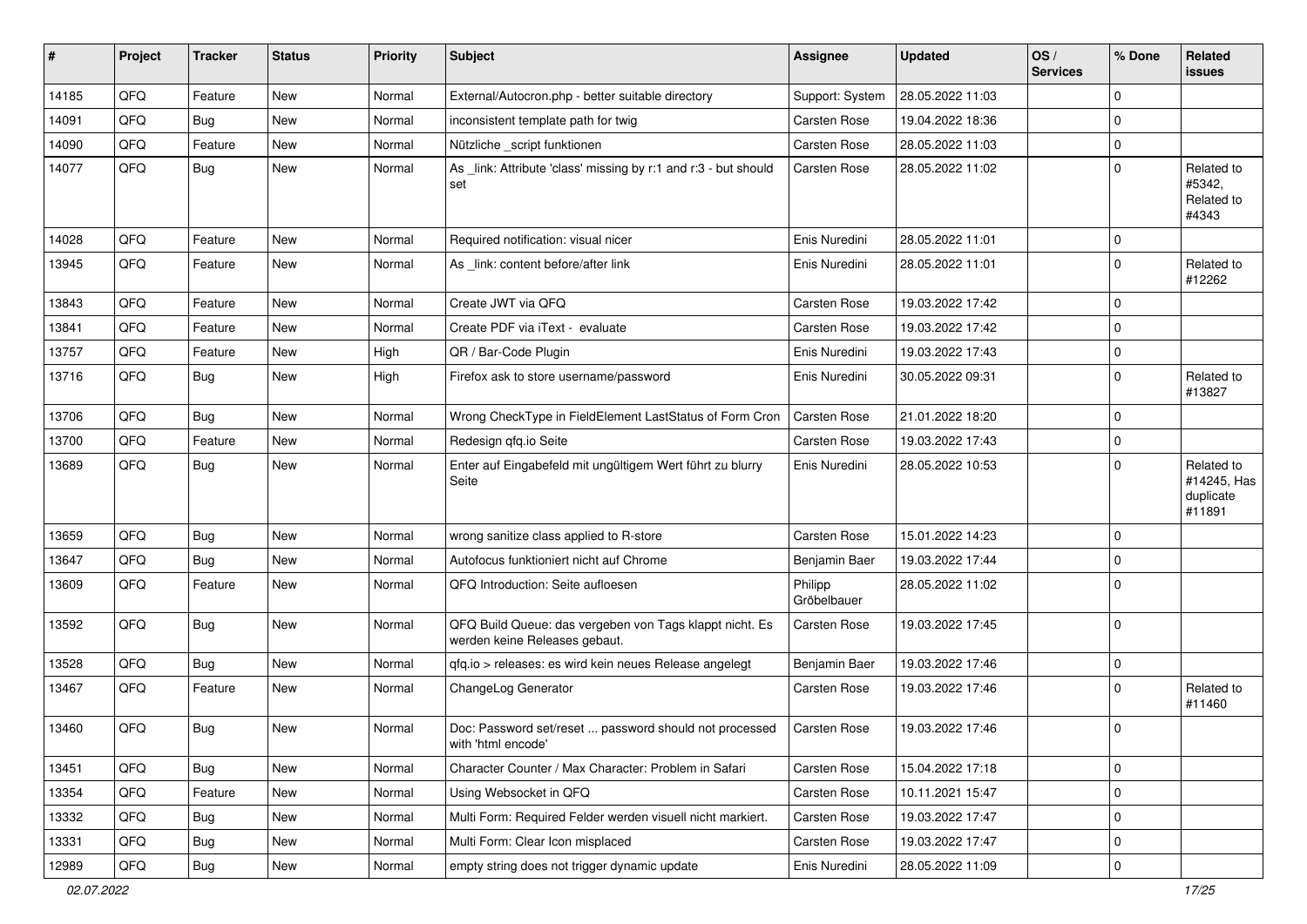| #     | Project | <b>Tracker</b> | <b>Status</b> | <b>Priority</b> | Subject                                                                                                                                             | Assignee            | <b>Updated</b>   | OS/<br><b>Services</b> | % Done      | Related<br><b>issues</b>                                              |
|-------|---------|----------------|---------------|-----------------|-----------------------------------------------------------------------------------------------------------------------------------------------------|---------------------|------------------|------------------------|-------------|-----------------------------------------------------------------------|
| 12974 | QFQ     | Bug            | <b>New</b>    | High            | Sanitize Queries in Action-Elements                                                                                                                 | <b>Carsten Rose</b> | 07.12.2021 17:19 |                        | 0           |                                                                       |
| 12716 | QFQ     | <b>Bug</b>     | New           | Normal          | template group: Pattern only applied to first instance                                                                                              | <b>Carsten Rose</b> | 19.03.2022 17:47 |                        | $\Omega$    |                                                                       |
| 12714 | QFQ     | <b>Bug</b>     | <b>New</b>    | Normal          | Conversion of GIF to PDF broken when GIF contains Alpha.                                                                                            | <b>Carsten Rose</b> | 19.03.2022 17:49 |                        | $\Omega$    |                                                                       |
| 12702 | QFQ     | <b>Bug</b>     | <b>New</b>    | High            | templateGroup: broken in multiDb Setup                                                                                                              | Carsten Rose        | 14.12.2021 16:02 |                        | $\Omega$    |                                                                       |
| 12679 | QFQ     | Feature        | New           | Normal          | tablesorter: custom column width                                                                                                                    | Carsten Rose        | 16.06.2021 11:10 |                        | 0           |                                                                       |
| 12670 | QFQ     | Bug            | <b>New</b>    | High            | Dropdown-Menu classes können nicht mehr angegeben<br>werden                                                                                         | Carsten Rose        | 07.12.2021 17:19 |                        | $\Omega$    |                                                                       |
| 12664 | QFQ     | Feature        | <b>New</b>    | Normal          | TinyMCE: report/remove malicous HTML/JS Code                                                                                                        | Carsten Rose        | 19.03.2022 17:47 |                        | $\Omega$    | Related to<br>#14320                                                  |
| 12603 | QFQ     | Feature        | New           | Normal          | Dropdown (Select), Radio, checkbox:<br>itemListAlways={{!SELECT key, value}}                                                                        | Carsten Rose        | 19.03.2022 17:47 |                        | $\Omega$    |                                                                       |
| 12581 | QFQ     | Bug            | New           | Normal          | Form.forward=close: Record 'new' in new browser tab ><br>save (& close) >> Form is not reloaded with new created<br>record id and stays in mode=new | Carsten Rose        | 19.03.2022 17:48 |                        | $\mathbf 0$ |                                                                       |
| 12556 | QFQ     | Feature        | <b>New</b>    | Normal          | Pills Title: colored = static or dynamic on allrequiredgiven                                                                                        | Benjamin Baer       | 19.03.2022 17:49 |                        | $\Omega$    |                                                                       |
| 12545 | QFQ     | <b>Bug</b>     | New           | Urgent          | sql.log not created / updated                                                                                                                       | Carsten Rose        | 14.12.2021 16:02 |                        | 0           |                                                                       |
| 12544 | QFQ     | Feature        | <b>New</b>    | High            | a) ' AS _link' new also as ' AS _format', b) sortierung via<br>'display: none;', c) '_format' benoeitgt nicht zwingend<br>u/U/p/m/z/d               | <b>Carsten Rose</b> | 14.12.2021 16:03 |                        | $\Omega$    |                                                                       |
| 12532 | QFQ     | Feature        | <b>New</b>    | High            | SIP-Parameter bei Seitenaufruf in Browser-Console<br>anzeigen                                                                                       | Carsten Rose        | 07.12.2021 17:19 |                        | $\Omega$    | Related to<br>#11893.<br>Related to<br>#14187                         |
| 12520 | QFQ     | <b>Bug</b>     | New           | Normal          | Switch FE User: still active even FE User session expired                                                                                           | Carsten Rose        | 19.03.2022 17:48 |                        | $\Omega$    |                                                                       |
| 12513 | QFQ     | <b>Bug</b>     | <b>New</b>    | High            | Implement server side check of maxlength                                                                                                            | Carsten Rose        | 07.12.2021 17:19 |                        | $\Omega$    |                                                                       |
| 12512 | QFQ     | <b>Bug</b>     | <b>New</b>    | Normal          | Some MySQL Installation can't use 'stored procedures'                                                                                               | Carsten Rose        | 19.03.2022 17:48 |                        | $\Omega$    |                                                                       |
| 12490 | QFQ     | Feature        | New           | Normal          | Loading Plugins in QFQ - see what tinymce does. (lazy<br>loading)                                                                                   | Benjamin Baer       | 08.06.2022 10:37 |                        | 0           | Related to<br>#12611,<br>Related to<br>#10013,<br>Related to<br>#7732 |
| 12480 | QFQ     | Feature        | New           | Normal          | If QFQ upgrade is running, block further request                                                                                                    | Carsten Rose        | 03.05.2021 20:45 |                        | 0           |                                                                       |
| 12477 | QFQ     | Feature        | New           | Normal          | Support for refactoring: Form, FormElement, diverse<br>Tabellen/Spalten, tt-content Records                                                         | Carsten Rose        | 03.05.2021 20:45 |                        | $\mathbf 0$ |                                                                       |
| 12476 | QFQ     | Feature        | New           | Normal          | clearMe: a) should trigger 'dirty', b) sticky on textarea resize                                                                                    | Benjamin Baer       | 04.01.2022 08:40 |                        | $\mathbf 0$ | Related to<br>#9528                                                   |
| 12474 | QFQ     | Feature        | New           | Normal          | Check BaseConfigURL if it is given and the the last char is '/'                                                                                     | Carsten Rose        | 03.05.2021 20:45 |                        | $\mathbf 0$ |                                                                       |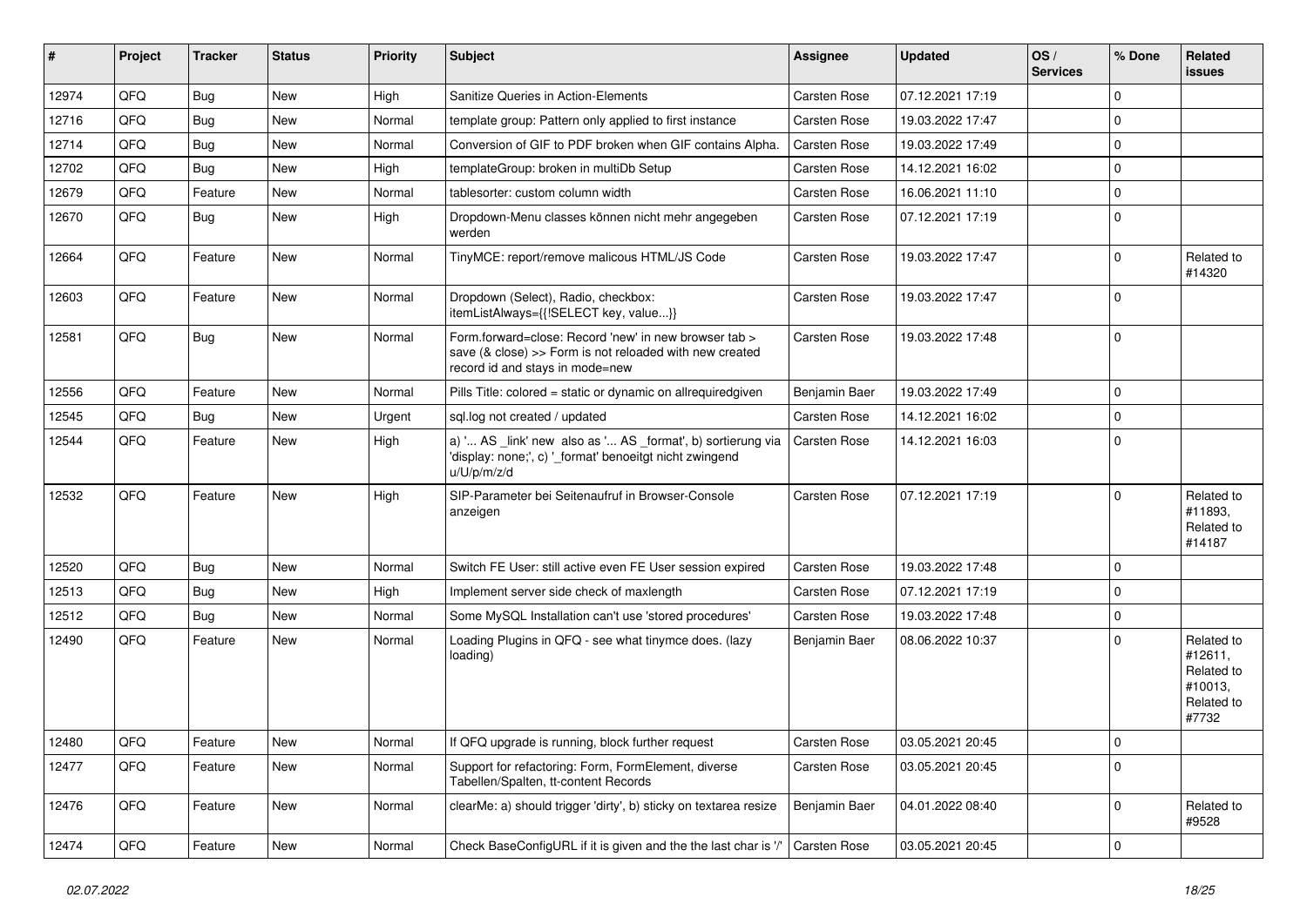| #     | Project | <b>Tracker</b> | <b>Status</b> | <b>Priority</b> | Subject                                                                                                        | <b>Assignee</b>     | <b>Updated</b>   | OS/<br><b>Services</b> | % Done         | Related<br><b>issues</b>                      |
|-------|---------|----------------|---------------|-----------------|----------------------------------------------------------------------------------------------------------------|---------------------|------------------|------------------------|----------------|-----------------------------------------------|
| 12468 | QFQ     | Bug            | New           | Urgent          | Form: update Form.title after save                                                                             | <b>Carsten Rose</b> | 03.05.2021 21:12 |                        | $\Omega$       |                                               |
| 12465 | QFQ     | Feature        | New           | Normal          | QFQ Function: use in FE to fill StoreRecord                                                                    | Carsten Rose        | 05.05.2021 21:58 |                        | $\mathbf 0$    |                                               |
| 12413 | QFQ     | Feature        | New           | Normal          | STORE_TYPO3: enhance for {{be_users.email:T}},<br>{{fe_users.email:T}}                                         | <b>Carsten Rose</b> | 03.05.2021 20:45 |                        | $\Omega$       | Related to<br>#12412,<br>Related to<br>#10012 |
| 12412 | QFQ     | Feature        | <b>New</b>    | Normal          | Action/Escape qualifier 'e' (empty), '0': if given, an empty<br>string (or '0') will be treated as 'not found' | Carsten Rose        | 08.05.2021 09:40 |                        | $\Omega$       | Related to<br>#12413.<br>Related to<br>#10012 |
| 12400 | QFQ     | Feature        | New           | Normal          | Tutorial ist in QFQ Doku, Wird in der Suche gefunden, es<br>gibt aber kein Menupunkt - Inhalt ueberpruefen     | <b>Carsten Rose</b> | 03.05.2021 20:45 |                        | $\Omega$       |                                               |
| 12330 | QFQ     | Feature        | New           | Normal          | Copy to input field / text area / TinyMCE                                                                      | <b>Carsten Rose</b> | 07.04.2021 09:01 |                        | $\mathbf 0$    |                                               |
| 12327 | QFQ     | <b>Bug</b>     | <b>New</b>    | Normal          | Copy to clipboard: Glyphicon can not be changed                                                                | <b>Carsten Rose</b> | 27.12.2021 17:59 |                        | $\Omega$       |                                               |
| 12269 | QFQ     | Feature        | New           | Normal          | 2FA - Login                                                                                                    | <b>Carsten Rose</b> | 03.05.2021 20:45 |                        | $\mathbf 0$    |                                               |
| 12187 | QFQ     | Bug            | New           | Normal          | Trigger FormAsFile() via Report: probably problem with multi<br>DB setup                                       | <b>Carsten Rose</b> | 20.03.2021 21:20 |                        | $\Omega$       |                                               |
| 12186 | QFQ     | Feature        | New           | High            | TinyMCE Config für Objekte                                                                                     | <b>Carsten Rose</b> | 07.12.2021 17:19 |                        | $\Omega$       | <b>Blocks</b><br>#12632                       |
| 12163 | QFQ     | Feature        | <b>New</b>    | Normal          | Checkbox: table wrap                                                                                           | <b>Carsten Rose</b> | 03.05.2021 20:51 |                        | $\Omega$       |                                               |
| 12162 | QFQ     | Feature        | New           | Normal          | FE.type=sendmail: personalized mailing (several mails) via<br>template                                         | <b>Carsten Rose</b> | 03.05.2021 20:45 |                        | $\Omega$       |                                               |
| 12156 | QFQ     | Feature        | New           | Normal          | Form: Optional disable 'leave page'                                                                            |                     | 03.05.2021 20:45 |                        | $\mathbf 0$    |                                               |
| 12146 | QFQ     | Feature        | New           | Normal          | Autocron Job: Anzeigen wann der naechste Job ausgefuehrt<br>wird, resp das er nicht ausgefuehrt wird           | <b>Carsten Rose</b> | 15.03.2021 15:23 |                        | $\Omega$       |                                               |
| 12135 | QFQ     | Feature        | New           | Normal          | Subrecord: Notiz                                                                                               |                     | 24.04.2021 16:58 |                        | $\Omega$       |                                               |
| 12133 | QFQ     | <b>Bug</b>     | New           | Normal          | NPM, phpSpreadSheet aktualisieren                                                                              | <b>Carsten Rose</b> | 15.03.2021 09:04 |                        | $\Omega$       |                                               |
| 12119 | QFQ     | Feature        | New           | Normal          | AS paged: error message missing if there ist no 'r' argument                                                   | <b>Carsten Rose</b> | 03.05.2021 20:51 |                        | $\Omega$       |                                               |
| 12109 | QFQ     | Feature        | New           | Normal          | Donwload Link: Plain, SIP, Persistent Link, Peristent SIP -<br>new notation                                    | <b>Carsten Rose</b> | 03.05.2021 20:45 |                        | $\Omega$       | Related to<br>#12085                          |
| 12066 | QFQ     | Bug            | New           | High            | enterAsSubmit: Forward wird nicht ausgeführt                                                                   | Enis Nuredini       | 29.05.2022 09:23 |                        | $\Omega$       |                                               |
| 12045 | QFQ     | <b>Bug</b>     | New           | Normal          | templateGroup afterSave FE: Aufruf ohne<br>sqlHonorFormElements funktioniert nicht                             | Carsten Rose        | 18.02.2021 16:33 |                        | $\overline{0}$ |                                               |
| 12040 | QFQ     | Bug            | New           | Normal          | FE Mode 'hidden' für zwei FEs auf einer Zeile                                                                  | <b>Carsten Rose</b> | 18.02.2021 10:13 |                        | 0              |                                               |
| 12039 | QFQ     | Feature        | New           | Normal          | Missing htmlSpecialChar() in pre processing on form submit                                                     |                     | 18.02.2021 00:09 |                        | $\Omega$       | Related to<br>#14320                          |
| 12038 | QFQ     | Feature        | New           | Normal          | a) STORE_VAR: filenameOnlyStripUniq, b) SP:<br>QSTRIPUNIQ()                                                    |                     | 17.02.2021 23:55 |                        | $\mathbf 0$    |                                               |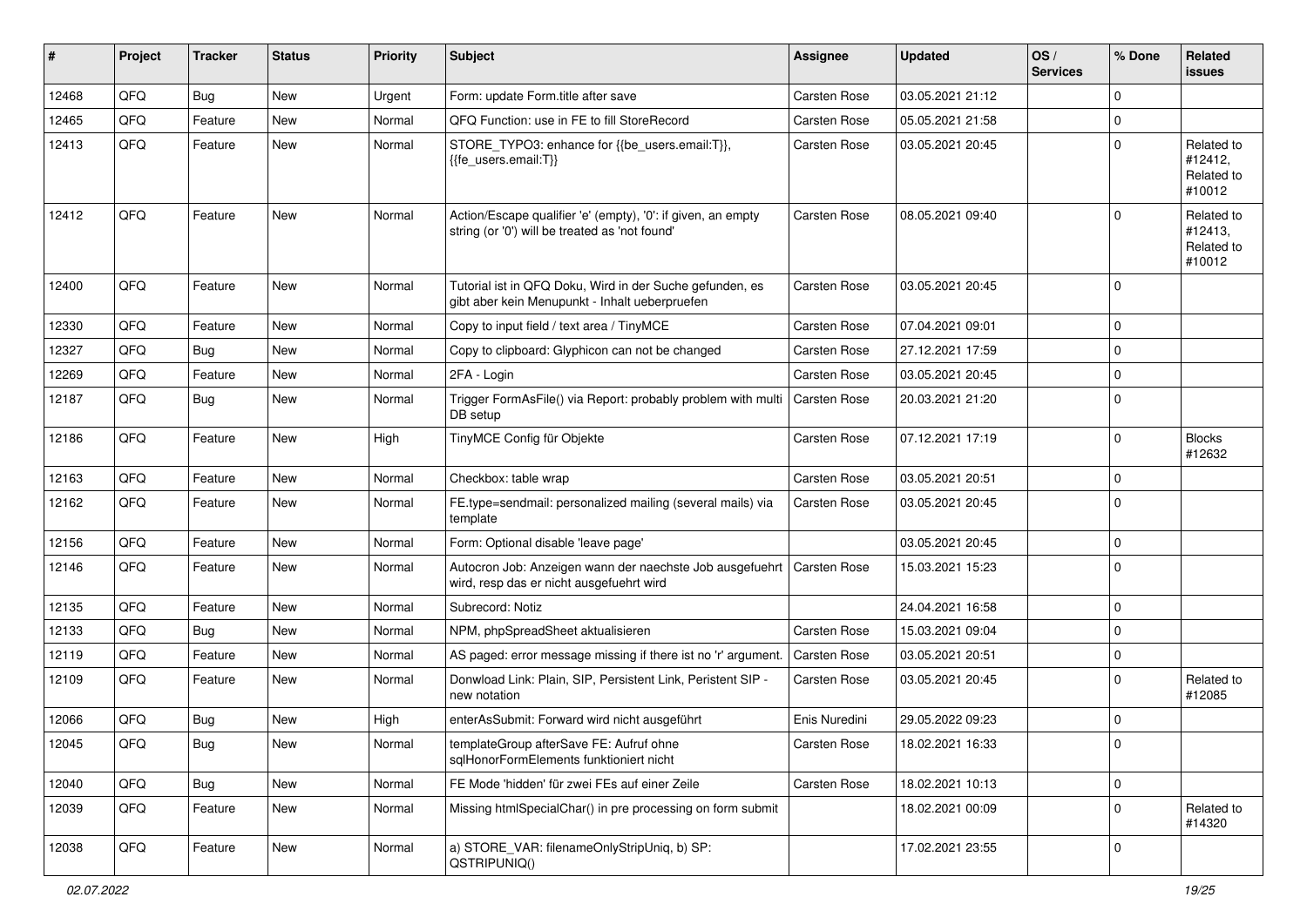| $\sharp$ | Project | <b>Tracker</b> | <b>Status</b> | <b>Priority</b> | Subject                                                                                              | <b>Assignee</b>                                        | <b>Updated</b>      | OS/<br><b>Services</b> | % Done      | Related<br><b>issues</b>                      |                      |
|----------|---------|----------------|---------------|-----------------|------------------------------------------------------------------------------------------------------|--------------------------------------------------------|---------------------|------------------------|-------------|-----------------------------------------------|----------------------|
| 12024    | QFQ     | Feature        | New           | Normal          | Excel Export: text columns by default decode<br>htmlspeciachar()                                     | Carsten Rose                                           | 17.02.2021 23:55    |                        | 0           | Related to<br>#12022                          |                      |
| 12023    | QFQ     | Feature        | New           | Normal          | MySQL Stored Precdure: QDECODESPECIALCHAR()                                                          | <b>Carsten Rose</b>                                    | 16.02.2021 11:16    |                        | $\Omega$    | Related to<br>#12022                          |                      |
| 11955    | QFQ     | Feature        | New           | Normal          | subrecord: new title option to set <th> attributes - e.g. to<br/>customize tablesorter options.</th> | attributes - e.g. to<br>customize tablesorter options. | <b>Carsten Rose</b> | 03.05.2021 20:47       |             | 0                                             | Related to<br>#11775 |
| 11893    | QFQ     | Feature        | New           | High            | Broken SIP: a) only report one time, b) only report in main<br>column                                | Carsten Rose                                           | 12.05.2021 12:13    |                        | $\mathbf 0$ | Related to<br>#12532,<br>Related to<br>#14187 |                      |
| 11892    | QFQ     | Feature        | New           | Normal          | tablesorter: columns with links are hard to order - new<br>qualifier 'Y: <ord>'</ord>                | Enis Nuredini                                          | 23.03.2022 09:22    |                        | $\Omega$    |                                               |                      |
| 11850    | QFQ     | Feature        | <b>New</b>    | Urgent          | Wizard Form: basierend auf einer Tabelle eine Form<br>anlegen.                                       |                                                        | 03.05.2021 21:12    |                        | $\Omega$    | Blocked by<br>#8082                           |                      |
| 11775    | QFQ     | Feature        | <b>New</b>    | Normal          | Subrecord Tooltip pro Feld                                                                           | <b>Carsten Rose</b>                                    | 18.12.2020 15:22    |                        | $\Omega$    | Related to<br>#11955                          |                      |
| 11752    | QFQ     | Bug            | New           | Normal          | checkbox renders multiple input elements with same name                                              | <b>Carsten Rose</b>                                    | 17.12.2020 14:58    |                        | $\Omega$    | Related to<br>#11750                          |                      |
| 11747    | QFQ     | Feature        | New           | Normal          | Maintenance Page with Redirect                                                                       | <b>Carsten Rose</b>                                    | 03.05.2021 20:47    |                        | $\Omega$    | Related to<br>#11741                          |                      |
| 11716    | QFQ     | Feature        | New           | Normal          | Form an beliebiger Stelle im Report anzeigen                                                         |                                                        | 09.12.2020 09:47    |                        | $\mathbf 0$ |                                               |                      |
| 11715    | QFQ     | Bug            | New           | Normal          | acceptZeroAsRequired and requiredOffButMark do not<br>coincide                                       |                                                        | 08.12.2020 12:13    |                        | $\Omega$    |                                               |                      |
| 11702    | QFQ     | Feature        | <b>New</b>    | Normal          | HTML Special Char makes no sense for 'allbut' if '&' is<br>forbidden                                 | <b>Carsten Rose</b>                                    | 07.12.2021 16:35    |                        | $\Omega$    | Related to<br>#5112,<br>Related to<br>#14320  |                      |
| 11695    | QFQ     | Bug            | New           | Normal          | MultiForm required FE Error                                                                          | <b>Carsten Rose</b>                                    | 04.12.2020 13:34    |                        | $\mathbf 0$ |                                               |                      |
| 11668    | QFQ     | Bug            | New           | Normal          | Play function.sql - problem with mysql                                                               | <b>Carsten Rose</b>                                    | 03.05.2021 20:48    |                        | $\Omega$    |                                               |                      |
| 11667    | QFQ     | Bug            | New           | Normal          | MySQL mariadb-server-10.3: Incorrect datetime value                                                  | <b>Carsten Rose</b>                                    | 03.05.2021 20:48    |                        | 0           |                                               |                      |
| 11535    | QFQ     | Feature        | New           | Normal          | Ability to create SQL columns in frontend QFQ forms                                                  |                                                        | 17.11.2020 12:11    |                        | $\mathbf 0$ |                                               |                      |
| 11534    | QFQ     | Feature        | New           | Normal          | Report: Action on selected rows - Table batchprocessing<br>feature                                   |                                                        | 18.11.2020 08:15    |                        | $\mathbf 0$ |                                               |                      |
| 11523    | QFQ     | Feature        | New           | Normal          | Mit dynamic Update erkennen, ob Upload gemacht wurde                                                 | Carsten Rose                                           | 13.11.2020 15:07    |                        | $\mathbf 0$ | Related to<br>#9533                           |                      |
| 11522    | QFQ     | <b>Bug</b>     | New           | Normal          | Aus/Einblenden von Reitern                                                                           |                                                        | 13.11.2020 14:58    |                        | $\mathbf 0$ |                                               |                      |
| 11516    | QFQ     | Feature        | New           | Normal          | Multi Page Form (Previous/Next Buttons)                                                              | Carsten Rose                                           | 16.03.2021 17:52    |                        | $\mathbf 0$ |                                               |                      |
| 11504    | QFQ     | Feature        | New           | Normal          | Dynamic Update: Button text update for 'Save',' Close' &<br>'Delete'                                 | Carsten Rose                                           | 12.11.2020 23:44    |                        | $\mathbf 0$ |                                               |                      |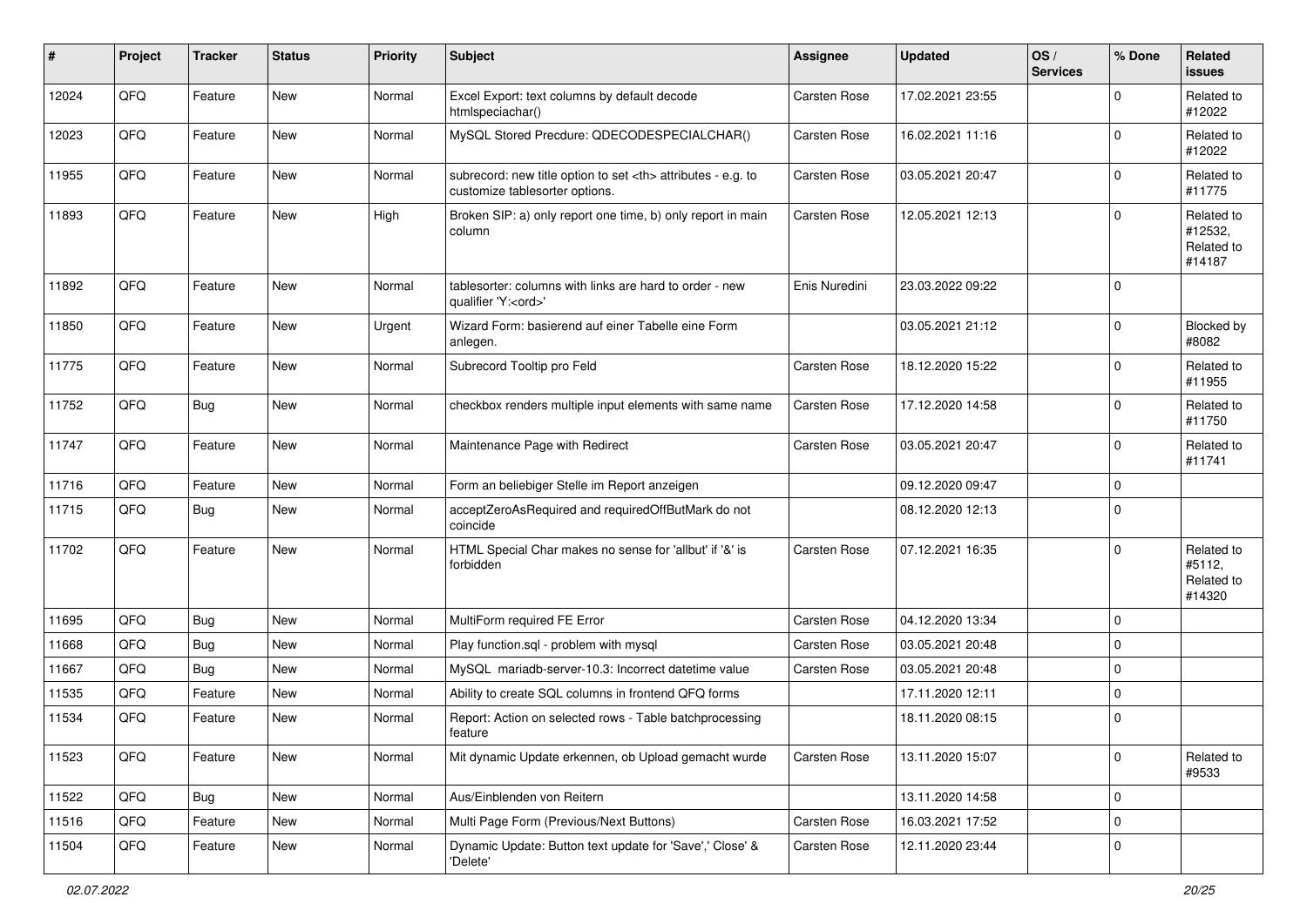| #     | Project | <b>Tracker</b> | <b>Status</b> | <b>Priority</b> | <b>Subject</b>                                                                      | Assignee            | <b>Updated</b>   | OS/<br><b>Services</b> | % Done      | Related<br><b>issues</b>                                             |
|-------|---------|----------------|---------------|-----------------|-------------------------------------------------------------------------------------|---------------------|------------------|------------------------|-------------|----------------------------------------------------------------------|
| 11460 | QFQ     | Feature        | <b>New</b>    | Normal          | Easier creation of changelog: gitchangelog                                          | <b>Carsten Rose</b> | 12.06.2021 10:20 |                        | $\Omega$    | Related to<br>#13467                                                 |
| 11239 | QFQ     | <b>Bug</b>     | <b>New</b>    | Normal          | Radiobutton (plain): horizontales Rendern abhängig vom<br>Datentyp in der Datenbank | Carsten Rose        | 30.09.2020 18:37 |                        | $\Omega$    |                                                                      |
| 11237 | QFQ     | <b>Bug</b>     | <b>New</b>    | High            | Radiobutton / parameter.buttonClass= btn-default - kein dirty<br>Trigger            | Benjamin Baer       | 03.05.2021 21:12 |                        | $\Omega$    | Related to<br>#10766                                                 |
| 11195 | QFQ     | Bug            | <b>New</b>    | Low             | Dynamic Update: Note not updated if new text is empty<br>(v20.4)                    |                     | 25.09.2020 11:14 |                        | $\Omega$    |                                                                      |
| 11080 | QFQ     | Feature        | <b>New</b>    | Normal          | Send MQTT messages                                                                  | <b>Carsten Rose</b> | 29.08.2020 19:49 |                        | $\Omega$    |                                                                      |
| 11057 | QFQ     | <b>Bug</b>     | <b>New</b>    | High            | Checkboxes ohne span.checkmark im Report werden<br>ausgeblendet                     | Benjamin Baer       | 03.05.2021 21:12 |                        | $\Omega$    | Related to<br>#11039                                                 |
| 10996 | QFQ     | Feature        | <b>New</b>    | Normal          | Download video via sip: no seek                                                     | <b>Carsten Rose</b> | 12.08.2020 14:18 |                        | $\Omega$    |                                                                      |
| 10979 | QFQ     | Feature        | <b>New</b>    | Normal          | Ajax Calls an API - dataReport                                                      | Carsten Rose        | 11.05.2022 12:15 |                        | $\Omega$    |                                                                      |
| 10976 | QFQ     | Feature        | New           | Normal          | Excel Export Verbesserungen                                                         | <b>Carsten Rose</b> | 06.08.2020 10:56 |                        | 0           |                                                                      |
| 10937 | QFQ     | <b>Bug</b>     | <b>New</b>    | Normal          | Fehler mit abhängigen Select- Feldern beim Positionieren                            | Carsten Rose        | 12.11.2020 23:45 |                        | $\Omega$    |                                                                      |
| 10890 | QFQ     | Bug            | <b>New</b>    | Normal          | AutoCron hangs                                                                      |                     | 20.07.2020 13:56 |                        | $\Omega$    |                                                                      |
| 10874 | QFQ     | Feature        | <b>New</b>    | Normal          | Erstellen eines Foreign Keys in der Tabelle "FormElement"                           |                     | 13.07.2020 10:11 |                        | $\mathbf 0$ |                                                                      |
| 10819 | QFQ     | Feature        | New           | Normal          | Persistent SIP - second try                                                         | Carsten Rose        | 29.06.2020 23:02 |                        | $\Omega$    | Related to<br>#6261                                                  |
| 10766 | QFQ     | Bug            | New           | High            | Radiobutton / parameter.buttonClass=btn-default: dynamic<br>update                  |                     | 03.05.2021 21:12 |                        | $\Omega$    | Related to<br>#11237                                                 |
| 10763 | QFQ     | Feature        | <b>New</b>    | Normal          | form accessed and submitted despite logout?                                         |                     | 16.06.2020 11:43 |                        | $\Omega$    |                                                                      |
| 10759 | QFQ     | Bug            | <b>New</b>    | Normal          | emptyMeansNull - Feld falsch aktualisiert                                           |                     | 12.11.2020 23:45 |                        | $\Omega$    |                                                                      |
| 10714 | QFQ     | Feature        | <b>New</b>    | Normal          | multi Table Form                                                                    | Carsten Rose        | 16.03.2021 18:44 |                        | $\mathbf 0$ |                                                                      |
| 10704 | QFQ     | Bug            | New           | Normal          | wkhtml problem rendering fullCalendar.js / fabric.js >><br>successor: puppeteer     | <b>Carsten Rose</b> | 12.11.2020 23:45 |                        | $\Omega$    | Related to<br>#5024,<br>Related to<br>#4650,<br>Related to<br>#10715 |
| 10658 | QFQ     | <b>Bug</b>     | <b>New</b>    | Normal          | processReadOnly broken                                                              | Carsten Rose        | 27.05.2020 17:55 |                        | $\mathbf 0$ |                                                                      |
| 10640 | QFQ     | Bug            | <b>New</b>    | High            | TypeAhead Tag: FE editierbar trotz readOnly                                         | Carsten Rose        | 03.05.2021 21:12 |                        | $\Omega$    | Related to<br>#7795                                                  |
| 10593 | QFQ     | Feature        | New           | Normal          | label2: text behind input element                                                   | Carsten Rose        | 16.05.2020 10:57 |                        | $\mathbf 0$ |                                                                      |
| 10588 | QFQ     | Bug            | New           | Normal          | typeahed Tag: Doku anpassen                                                         | <b>Carsten Rose</b> | 12.11.2020 23:45 |                        | $\Omega$    |                                                                      |
| 10508 | QFQ     | Bug            | New           | High            | Multi Form broken on Multi DB Instance                                              | <b>Carsten Rose</b> | 03.05.2021 21:12 |                        | $\Omega$    |                                                                      |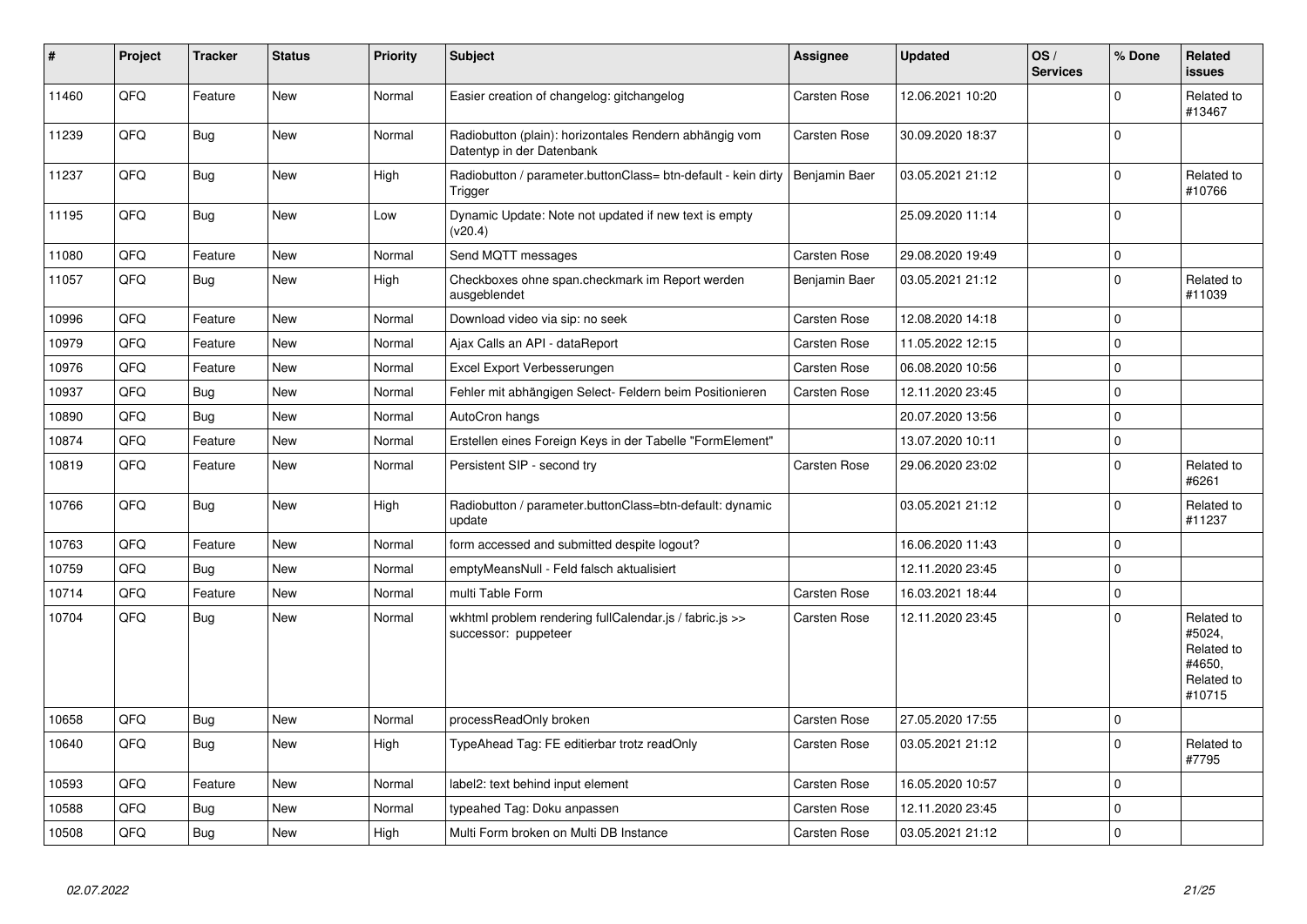| ∦     | Project | <b>Tracker</b> | <b>Status</b> | <b>Priority</b> | Subject                                                                                                                               | Assignee            | <b>Updated</b>   | OS/<br><b>Services</b> | % Done      | Related<br><b>issues</b>                     |
|-------|---------|----------------|---------------|-----------------|---------------------------------------------------------------------------------------------------------------------------------------|---------------------|------------------|------------------------|-------------|----------------------------------------------|
| 10506 | QFQ     | <b>Bug</b>     | New           | High            | Template Group broken on MultiDB instance                                                                                             | Carsten Rose        | 03.05.2021 21:12 |                        | $\Omega$    | Related to<br>#10505                         |
| 10463 | QFQ     | Feature        | New           | Normal          | Report_link: expliztes setzen von HTML Tags (Bedarf fuer<br>'data-selenium' & 'id')                                                   | Enis Nuredini       | 23.03.2022 09:23 |                        | $\Omega$    | Related to<br>#7648                          |
| 10384 | QFQ     | Feature        | <b>New</b>    | Normal          | Parameter Exchange QFQ Instances                                                                                                      |                     | 07.05.2020 09:38 |                        | $\mathbf 0$ |                                              |
| 10345 | QFQ     | Feature        | <b>New</b>    | Normal          | Templates - Patterns QFQ Style                                                                                                        |                     | 03.05.2021 21:01 |                        | $\Omega$    | Related to<br>#10713                         |
| 10324 | QFQ     | <b>Bug</b>     | New           | Normal          | Excel Export mit Template funktioniert nur, wenn Template<br>vor uid kommt                                                            |                     | 30.03.2020 11:20 |                        | $\Omega$    | Related to<br>#10257                         |
| 10322 | QFQ     | <b>Bug</b>     | New           | Normal          | FormElement / Radio: missing column 'enum' >> FE not<br>reported                                                                      | <b>Carsten Rose</b> | 07.05.2020 09:37 |                        | $\mathbf 0$ |                                              |
| 10119 | QFQ     | Feature        | <b>New</b>    | Normal          | Dropdown (selectlist) & TypeAhead: format and catagorize<br>list                                                                      | <b>Carsten Rose</b> | 07.05.2020 09:36 |                        | $\mathbf 0$ |                                              |
| 10114 | QFQ     | Feature        | New           | High            | Symbol (Link): 'G:' (Glyphicon) replaced by 'i:' (icon)                                                                               |                     | 07.12.2021 17:19 |                        | $\Omega$    | Related to<br>#3797,<br>Related to<br>#4194  |
| 10082 | QFQ     | <b>Bug</b>     | <b>New</b>    | Normal          | FE.type=SELECT - 'sanatize' Class                                                                                                     | <b>Carsten Rose</b> | 07.05.2020 09:36 |                        | $\Omega$    | Related to<br>#10081                         |
| 10081 | QFQ     | Bug            | <b>New</b>    | High            | Stale record lock after 'forbidden' character                                                                                         | Carsten Rose        | 03.05.2021 21:12 |                        | $\Omega$    | Related to<br>#10082,<br>Related to<br>#9789 |
| 10080 | QFQ     | Feature        | New           | Normal          | Popup on 'save' / 'close': configure dialog (answer<br>yes/no/cancle/)                                                                | <b>Carsten Rose</b> | 28.03.2021 20:52 |                        | $\Omega$    | Is duplicate<br>of #12262                    |
| 10014 | QFQ     | Feature        | <b>New</b>    | Normal          | Manual.rst: describe behaviour and process order of<br>fillStoreVar, slaveId, sqlBefore,                                              | <b>Carsten Rose</b> | 01.02.2020 22:31 |                        | 0           |                                              |
| 9983  | QFQ     | Feature        | <b>New</b>    | Normal          | Report Notation: new keyword 'range'                                                                                                  | <b>Carsten Rose</b> | 01.02.2020 15:55 |                        | $\mathbf 0$ |                                              |
| 9927  | QFQ     | Feature        | <b>New</b>    | Normal          | QFQ Update: a) Update nur machen wenn BE User<br>eingeloggt ist., b) Bei Fehler genaue Meldung welcher<br>Updateschritt Probleme hat. | <b>Carsten Rose</b> | 22.01.2020 12:59 |                        | $\Omega$    |                                              |
| 9855  | QFQ     | <b>Bug</b>     | <b>New</b>    | Normal          | <b>Required Check</b>                                                                                                                 |                     | 01.02.2020 15:56 |                        | $\mathbf 0$ |                                              |
| 9853  | QFQ     | Feature        | New           | Normal          | Check das SQL / QFQ / Mail Logfile geschrieben wird                                                                                   |                     | 09.01.2020 11:15 |                        | $\Omega$    |                                              |
| 9811  | QFQ     | Feature        | New           | Normal          | Report: tag every n'th row                                                                                                            | <b>Carsten Rose</b> | 01.02.2020 23:22 |                        | 0           |                                              |
| 9783  | QFQ     | <b>Bug</b>     | New           | Normal          | Email with special characters                                                                                                         | Carsten Rose        | 01.02.2020 23:22 |                        | $\mathbf 0$ |                                              |
| 9781  | QFQ     | Feature        | New           | Normal          | Button: CSS class to make buttons smaller                                                                                             | Carsten Rose        | 01.02.2020 23:22 |                        | $\mathbf 0$ |                                              |
| 9777  | QFQ     | Feature        | New           | Normal          | Logging QFQ Variables                                                                                                                 | Carsten Rose        | 16.12.2019 17:17 |                        | $\mathbf 0$ |                                              |
| 9773  | QFG     | <b>Bug</b>     | New           | Normal          | form.parameter.formModeGlobal=requiredOff                                                                                             | Carsten Rose        | 01.02.2020 15:56 |                        | $\mathbf 0$ |                                              |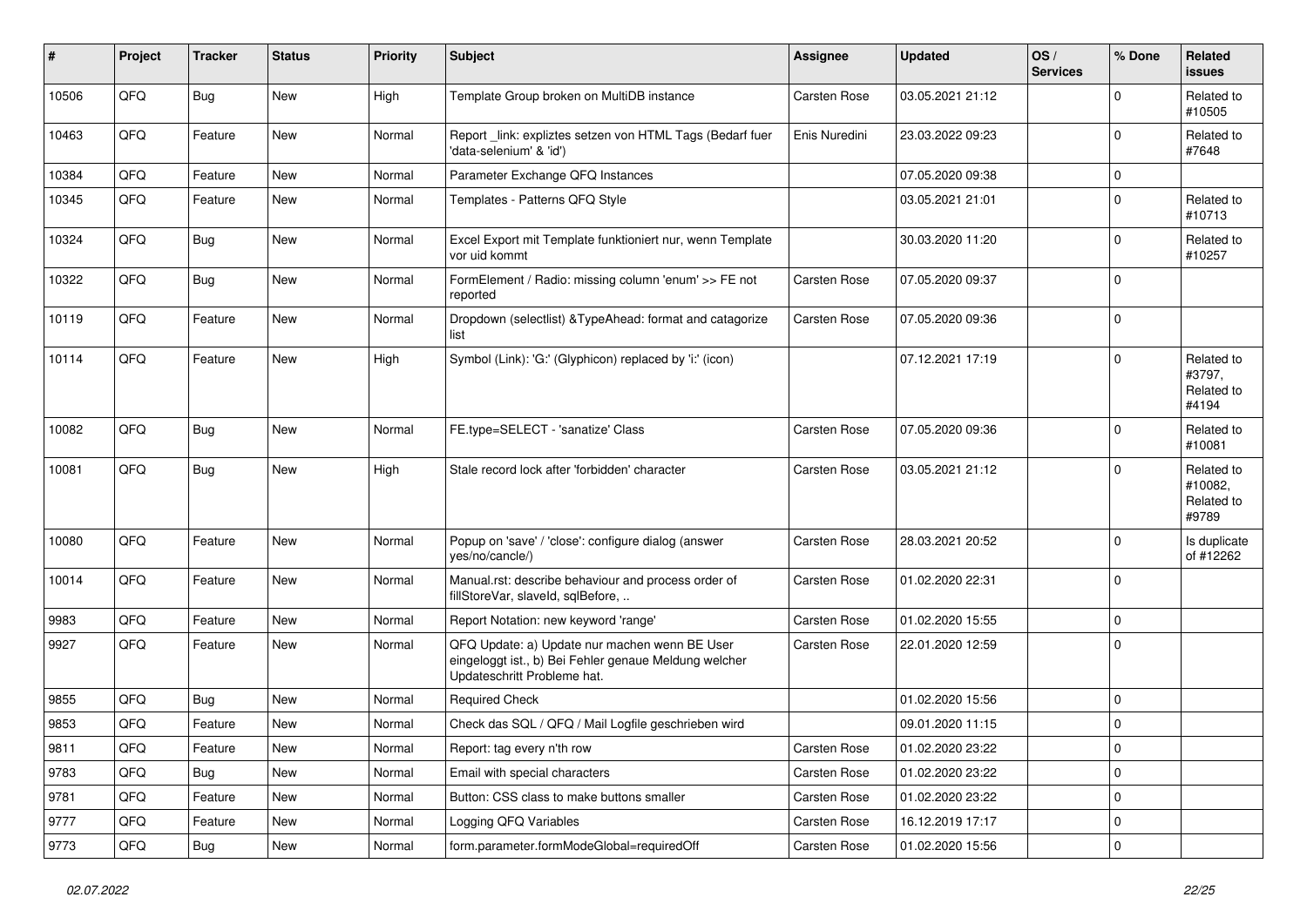| #    | Project | <b>Tracker</b> | <b>Status</b> | <b>Priority</b> | Subject                                                                         | <b>Assignee</b>     | <b>Updated</b>   | OS/<br><b>Services</b> | % Done         | Related<br><b>issues</b>                                             |
|------|---------|----------------|---------------|-----------------|---------------------------------------------------------------------------------|---------------------|------------------|------------------------|----------------|----------------------------------------------------------------------|
| 9707 | QFQ     | Feature        | <b>New</b>    | Normal          | SIP security: encode pageld and check pageld on decode                          | Carsten Rose        | 01.02.2020 23:22 |                        | $\Omega$       |                                                                      |
| 9706 | QFQ     | Feature        | <b>New</b>    | Normal          | Multi File Upload (hidden template group)                                       | <b>Carsten Rose</b> | 01.02.2020 23:22 |                        | $\Omega$       | Related to<br>#7521,<br>Related to<br>#5562.<br>Related to<br>#13330 |
| 9602 | QFQ     | Feature        | <b>New</b>    | Normal          | Form definition as JSON                                                         | Carsten Rose        | 01.02.2020 23:21 |                        | $\Omega$       | Related to<br>#9600                                                  |
| 9537 | QFQ     | Feature        | <b>New</b>    | Normal          | FormEditor: Edit fieldset in FrontEnd                                           | Carsten Rose        | 01.02.2020 23:22 |                        | $\mathbf 0$    |                                                                      |
| 9533 | QFQ     | Bug            | New           | Normal          | FE.type=upload: Check in 'beforeSave' if upload is given                        | Carsten Rose        | 01.02.2020 23:22 |                        | $\Omega$       | Related to<br>#11523                                                 |
| 9531 | QFQ     | Bug            | New           | High            | FE File: Dynamic Update / modeSql / required detected even<br>it not set        | <b>Carsten Rose</b> | 11.06.2021 20:32 |                        | $\Omega$       | Related to<br>#12398                                                 |
| 9352 | QFQ     | Feature        | <b>New</b>    | Normal          | FE 'Native' fire slaveld, sqlAfter, sqlIns                                      | Carsten Rose        | 01.02.2020 23:22 |                        | $\mathbf 0$    |                                                                      |
| 9348 | QFQ     | Feature        | New           | Normal          | defaultThumbnailSize: pre render thumbnails                                     | <b>Carsten Rose</b> | 12.06.2021 09:05 |                        | $\Omega$       |                                                                      |
| 9347 | QFQ     | Bug            | New           | High            | FE.type=upload with dynamic show/hidden: required not<br>detected               | Carsten Rose        | 12.06.2021 10:40 |                        | $\Omega$       | Related to<br>#5305,<br>Related to<br>#12398                         |
| 9317 | QFQ     | Bug            | <b>New</b>    | Normal          | FE.type=note: with dynamic show/hidden an empty label<br>causes trouble         | Carsten Rose        | 01.02.2020 23:22 |                        | $\mathbf 0$    |                                                                      |
| 9221 | QFQ     | Feature        | <b>New</b>    | Normal          | typeAhead: Zeichenlimite ausschalten                                            | Carsten Rose        | 29.06.2022 22:36 |                        | $\Omega$       |                                                                      |
| 9208 | QFQ     | Feature        | New           | Normal          | Manage 'recent' records                                                         | <b>Carsten Rose</b> | 01.02.2020 23:22 |                        | $\Omega$       |                                                                      |
| 9177 | QFQ     | <b>Bug</b>     | New           | Normal          | Bug? QFQ tries to save an action FE, which has real<br>existing column name     | Carsten Rose        | 01.02.2020 23:22 |                        | $\Omega$       |                                                                      |
| 9136 | QFQ     | Feature        | New           | Normal          | Create ZIP files with dynamic PDFs                                              | <b>Carsten Rose</b> | 01.02.2020 23:22 |                        | $\Omega$       |                                                                      |
| 9129 | QFQ     | Feature        | New           | Normal          | sqlValidate: Message as notification, not as error                              | Carsten Rose        | 01.02.2020 23:22 |                        | $\Omega$       | Related to<br>#9128                                                  |
| 9128 | QFQ     | Feature        | <b>New</b>    | Normal          | Error Message: not replaced variables- a) replace back to<br>'{{', b) underline | Carsten Rose        | 01.02.2020 23:22 |                        | $\Omega$       | Related to<br>#9129                                                  |
| 9127 | QFQ     | <b>Bug</b>     | New           | Normal          | Error Message: change 'roll over' color - text not readable                     | Carsten Rose        | 01.02.2020 23:22 |                        | $\mathbf 0$    |                                                                      |
| 9077 | QFG     | <b>Bug</b>     | New           | Normal          | typeAheadSql: report broken SQL                                                 | Carsten Rose        | 29.06.2022 22:35 |                        | $\overline{0}$ | Related to<br>#4018                                                  |
| 9013 | QFQ     | Bug            | New           | Normal          | Error in Twig template not handled                                              | Carsten Rose        | 20.10.2021 13:43 |                        | $\mathbf 0$    |                                                                      |
| 8975 | QFQ     | Feature        | New           | Normal          | Report Notation: 2.0                                                            | <b>Carsten Rose</b> | 01.02.2020 23:22 |                        | $\mathbf 0$    | Related to<br>#8963                                                  |
| 8962 | QFO     | Feature        | New           | High            | allow for form fields with identical names                                      | Carsten Rose        | 03.05.2021 21:14 |                        | $\mathbf 0$    |                                                                      |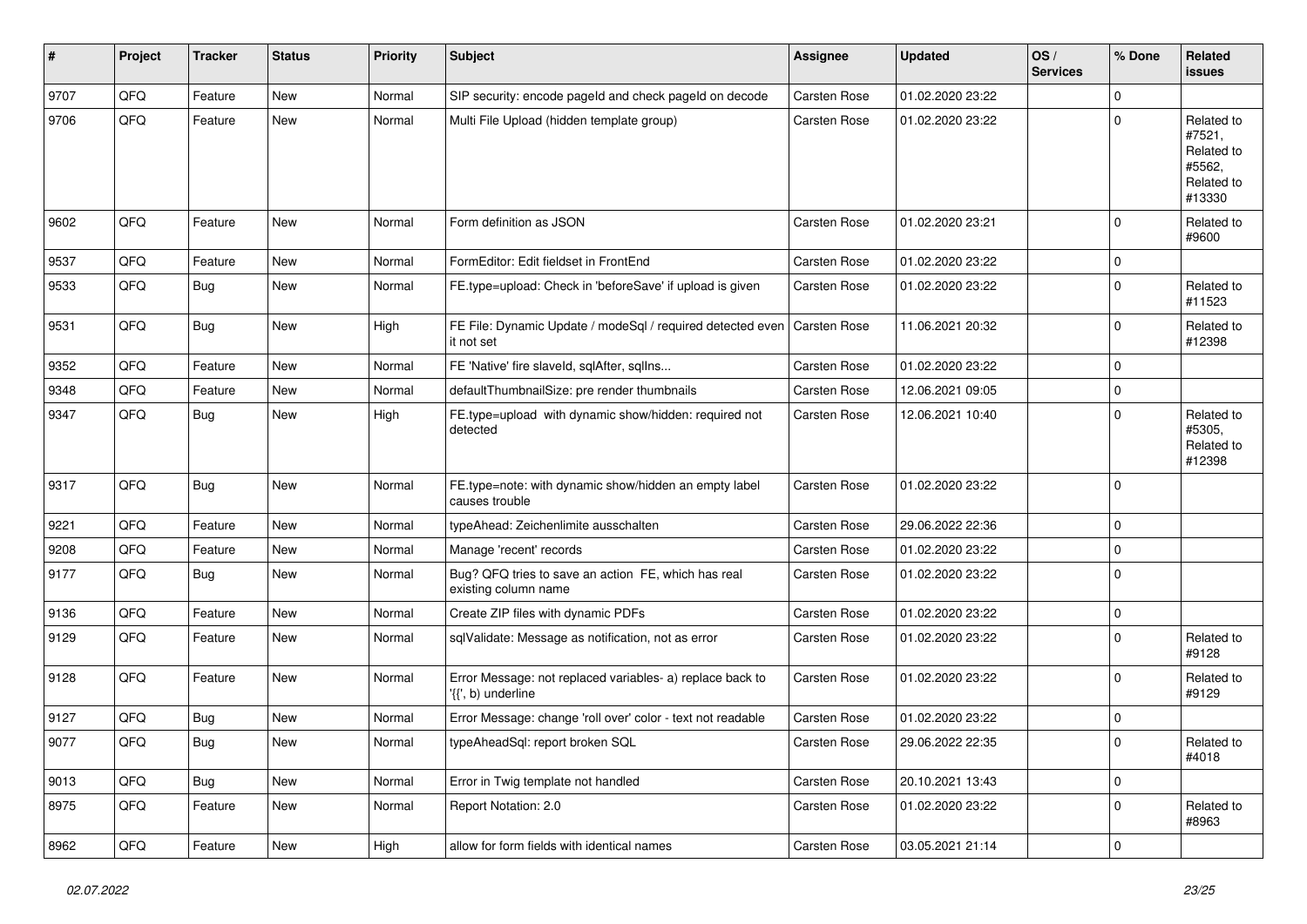| ∦    | Project | <b>Tracker</b> | <b>Status</b> | <b>Priority</b> | <b>Subject</b>                                                                                         | <b>Assignee</b>     | <b>Updated</b>   | OS/<br><b>Services</b> | % Done      | Related<br><b>issues</b>  |
|------|---------|----------------|---------------|-----------------|--------------------------------------------------------------------------------------------------------|---------------------|------------------|------------------------|-------------|---------------------------|
| 8891 | QFQ     | Bug            | New           | High            | formSubmitLog: do not log passwords                                                                    | Enis Nuredini       | 25.03.2022 09:06 |                        | $\Omega$    |                           |
| 8806 | QFQ     | Feature        | <b>New</b>    | Normal          | SQL Function nl2br                                                                                     | <b>Carsten Rose</b> | 01.02.2020 23:22 |                        | $\Omega$    |                           |
| 8719 | QFQ     | Feature        | <b>New</b>    | Normal          | extraButtonLock: add support for 0/1                                                                   | Carsten Rose        | 01.02.2020 23:22 |                        | $\mathbf 0$ |                           |
| 8702 | QFQ     | Feature        | <b>New</b>    | Normal          | Load Record which is locked: missing user info                                                         | <b>Carsten Rose</b> | 11.12.2019 16:16 |                        | $\Omega$    | Related to<br>#9789       |
| 8668 | QFQ     | Bug            | <b>New</b>    | High            | Pill disabled: dyamic mode 'hidden' not respected - FE is still<br>required                            | <b>Carsten Rose</b> | 03.05.2021 21:14 |                        | $\Omega$    |                           |
| 8431 | QFQ     | Bug            | <b>New</b>    | High            | autocron.php with wrong path                                                                           | <b>Carsten Rose</b> | 03.05.2021 21:14 |                        | $\mathbf 0$ |                           |
| 8336 | QFQ     | Feature        | <b>New</b>    | Normal          | Form > modified > Close New: a) Optional disable popup, b)<br>custom text, c) mode on save: close stay | <b>Carsten Rose</b> | 01.02.2020 23:22 |                        | $\Omega$    | Related to<br>#8335       |
| 8217 | QFQ     | Feature        | <b>New</b>    | Normal          | if-elseif-else construct                                                                               | <b>Carsten Rose</b> | 16.03.2021 18:41 |                        | $\Omega$    | Related to<br>#10716      |
| 8187 | QFQ     | Feature        | New           | Normal          | Subrecord: enable/hide new button - make new/edit/delete<br>customizeable.                             | <b>Carsten Rose</b> | 06.03.2021 18:44 |                        | $\Omega$    | Related to<br>#11326      |
| 8089 | QFQ     | Feature        | <b>New</b>    | Normal          | Copy/Paste for FormElements                                                                            | <b>Carsten Rose</b> | 01.02.2020 23:22 |                        | $\mathbf 0$ |                           |
| 8083 | QFQ     | Bug            | <b>New</b>    | High            | FormEditor: primary table list does not respect<br>'indexDb={{indexData:Y}}'                           | <b>Carsten Rose</b> | 03.05.2021 21:14 |                        | $\Omega$    | Has<br>duplicate<br>#6678 |
| 8049 | QFQ     | Bug            | <b>New</b>    | Normal          | FE.type=note, column 'value': text moves some pixel to top<br>after save                               | <b>Carsten Rose</b> | 01.02.2020 23:22 |                        | $\Omega$    |                           |
| 7924 | QFQ     | Feature        | <b>New</b>    | Normal          | Radio/Checkbox with Tooltip                                                                            | <b>Carsten Rose</b> | 01.02.2020 23:22 |                        | $\mathbf 0$ |                           |
| 7920 | QFQ     | Feature        | New           | Normal          | FE: Syntax Highlight, Zeinlenumbruch                                                                   | <b>Carsten Rose</b> | 01.02.2020 10:03 |                        | $\mathbf 0$ |                           |
| 7899 | QFQ     | Bug            | <b>New</b>    | High            | Fe.type=password / retype / required: always complain<br>about missing value                           | <b>Carsten Rose</b> | 03.05.2021 21:14 |                        | $\Omega$    |                           |
| 7890 | QFQ     | Bug            | <b>New</b>    | Normal          | FormElement 'required': extraButtonInfo not aligned                                                    | <b>Carsten Rose</b> | 11.06.2021 21:17 |                        | $\mathbf 0$ | Related to<br>#11517      |
| 7850 | QFQ     | Feature        | <b>New</b>    | High            | Upload records: non 'pathFileName' column                                                              | <b>Carsten Rose</b> | 03.05.2021 21:14 |                        | $\mathbf 0$ |                           |
| 7812 | QFQ     | Feature        | <b>New</b>    | Normal          | FE 'Subrecord' - new option 'subrecordShowFilter',<br>'subrecordPaging'                                | <b>Carsten Rose</b> | 01.02.2020 23:22 |                        | $\Omega$    |                           |
| 7795 | QFQ     | Bug            | <b>New</b>    | Normal          | Readonly Form: Typeahead-Felder                                                                        | <b>Carsten Rose</b> | 01.02.2020 23:22 |                        | $\Omega$    | Related to<br>#10640      |
| 7685 | QFQ     | <b>Bug</b>     | New           | Normal          | Open FormElement from QFQ error message and save<br>modified record: error about missing {{formId:F}}  | Carsten Rose        | 01.02.2020 23:22 |                        | 0           |                           |
| 7683 | QFQ     | Feature        | New           | Normal          | Special column names in '{{ SELECT  AS _link }}' should<br>be detected                                 | Carsten Rose        | 01.02.2020 23:21 |                        | $\mathbf 0$ |                           |
| 7681 | QFQ     | Feature        | New           | Normal          | Optional switch off 'check for modified record'                                                        | Carsten Rose        | 01.02.2020 23:21 |                        | 0           |                           |
| 7660 | QFG     | Feature        | New           | Normal          | IMAP: import mails to DB, move / delete mails                                                          | Carsten Rose        | 01.02.2020 09:52 |                        | $\mathbf 0$ |                           |